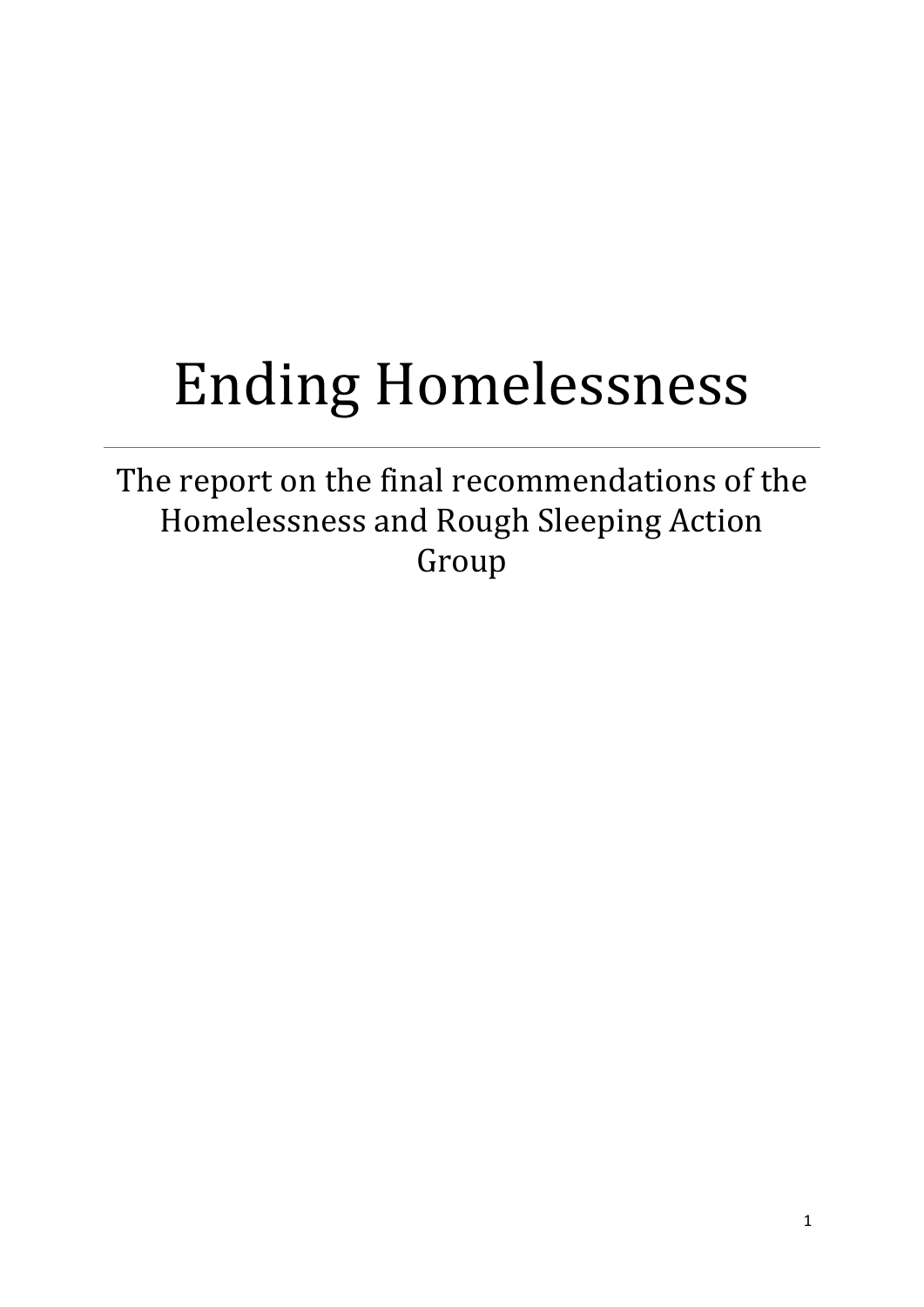#### **INTRODUCTION**

Many aspects of ending homelessness in Scotland have been addressed in the first three reports from the Homelessness and Rough Sleeping Action Group (HRSAG). All of the work to date has been informed by discussions with more than 400 people with recent or current experience of homelessness, from across Scotland.

This approach is not only the right thing to do, but has also clearly enabled the HRSAG to work quickly to develop coherent and workable recommendations evidenced in the impact they will have on the lives of people experiencing homelessness or at risk of homelessness. It is the view of the HRSAG that this approach should continue to be fostered across sectors, nationally and locally. The best evidence should be brought together with expertise within local authorities and delivery partners to inform planning decisions and operational activity of front-line services. This should include both the academic rigour of comprehensive studies and evaluations and co-production with the people directly affected by homelessness Organisations and networks such as the Scottish Coproduction Network, SHIEN (Scottish Homelessness Improvement and Empowerment Network), and the Frontline Network have an important role to play in bringing people's experiences to the forefront.

The strength of the current homelessness system in Scotland, including the rights based approach of homelessness legislation and the Housing Options approach to prevention, give a strong basis on which to build improvement and ensure the system achieves the best possible outcomes for people who are at risk of, or experiencing, homelessness. Thousands of people are supported through this system every year, yet significant numbers of people still live for long periods in temporary accommodation, experience repeat homelessness and people still resort to rough sleeping which tells us that there is much more that we can, and need, to do. In the context of the strengths of the current system, the current political and public awareness and scrutiny, and money being made available by the Scottish Government for system transformation, the time is right to tackle the challenges to ensure that everyone has a home.

One particular theme to be addressed systemically is one of raising expectations and the accountability of all organisations working with people experiencing homelessness or at risk of homelessness. People have a right to housing, health and fairness, but the Aye We Can work with more than 400 people with experience of homelessness repeatedly reported low expectations; people not asking for much and a recurring theme of lost confidence and self-esteem. We all have a stake in addressing this.

Related to this is the overarching need to invest in front-line services and the staff who support people day-in-day-out to move out of homelessness. Front-line staff across housing, homelessness and the wider public and third sector, should be seen as partners in the discussions and decisions that affect people who are at risk of homelessness, and recognise the important role they have around early intervention and prevention of homelessness. The culture we are proposing places the homeless person or household at the centre and ensures that all professionals are working together in the interests of that person not becoming homeless or having their homelessness resolved quickly and sustainably if they do become homeless.

The first HRSAG report addressed the pressing need to reduce rough sleeping in what was then the forthcoming winter of 2017/18. This phase of work was informed by HRSAG member experience and expertise and by rapid engagement with frontline outreach and local authorities in the largest cities,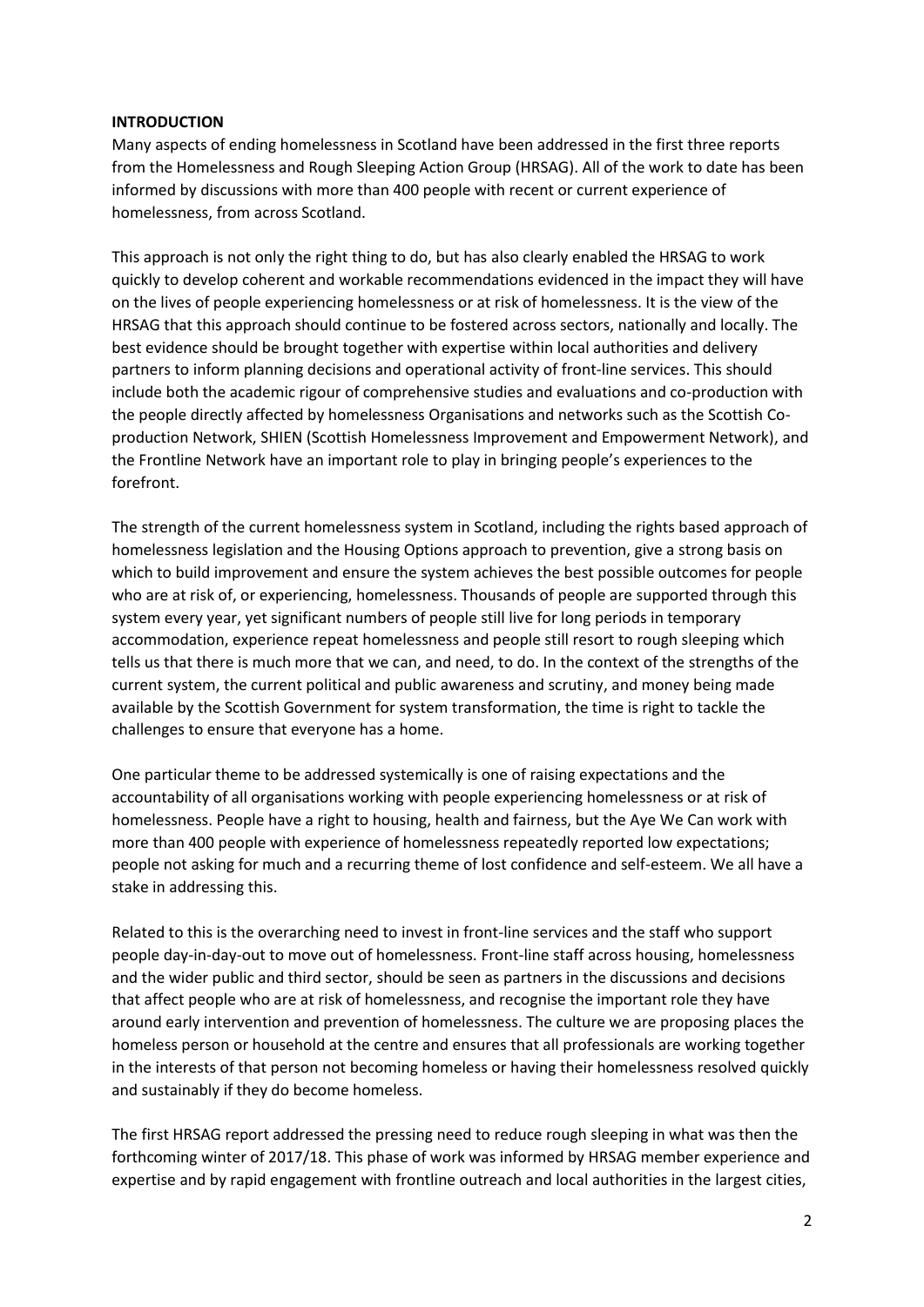as well as research which has been undertaken by ISPHERE, Heriot Watt for Social Bite *Eradicating*  Core Homelssness in Scotland's largest cities<sup>1</sup>. The focus of these recommendations was on the extension of emergency provision, facilitating more joined-up working between established agencies working with people who were sleeping rough in the largest cities so they could respond quickly to the needs of people there and then, and to empower front-line workers to deliver truly personalised services, including provision of personalised budgets to enable both emergency provision and psychologically-informed relationship building with people who were sleeping rough. It also involved addressing gaps in provision, for example by providing an assertive outreach team in Aberdeen.

The second report looked at the solutions to rough sleeping in Scotland. A large part of this report considered prevention; ensuring the successful Housing Options model is available for everyone all of the time and on their terms. This was about ensuring that those people who do not access Housing Options (or who Housing Options doesn't reach) gain the benefits of that model.

Alongside this, a major element of tackling rough sleeping was to work with local authorities to transition to a 'rapid re-housing by default' model, whereby the priority and default solution for people who are homeless or at risk of homelessness is to move them into mainstream, settled accommodation as quickly as possible. For those people with complex support needs, the rapid rehousing response would be Housing First; and for those people who by choice or through particular need (their safety, the safety of others) would not initially benefit from a mainstream, settled housing situation, the HRSAG made recommendations about the nature of temporary and emergency solutions.

In addition to recommending a transition to rapid re-housing by default, the HRSAG also commissioned work to develop a toolkit to support local authorities in developing Rapid Re-housing Transition Plans.

This report followed many of the recommendations from the recent report led by Peter Mackie (Cardiff University) with Sarah Johnsen & Jenny Wood (I-SPHERE, Heriot-Watt) on the international evidence about what works in tackling rough sleeping. Some clear recommendations were made about the legal framework to enable effective prevention – a homelessness prevention duty to be applied to all public and front-line bodies placing the emphasis on prevention with a 'no wrong door approach'; abolishing local connection; and abolishing the concept of 'intentionally homeless' as a reason for not supporting someone (while recognising there may still need to be a recognition of people intentionally abusing the system to gain an advantage).

The third report was about transforming the use of temporary accommodation. The fundamental recommendation was about significantly reducing the use of temporary accommodation by reducing overall demand – by preventing homelessness in the first place, and ensuring the supply of housing both for social rent and for private rent is adequate to enable a default to rapid re-housing. The HRSAG went on to say that where temporary accommodation is necessary, it should be of a good standard, well regulated, and time limited – and that people who needed or chose periods in temporary accommodation would be well supported from 'day one' in accessing suitable temporary accommodation, while using temporary accommodation, and in moving on from temporary accommodation

**.** 

<sup>1</sup> <http://social-bite.co.uk/wp-content/uploads/2018/01/EradicatingCoreHomelessness.pdf>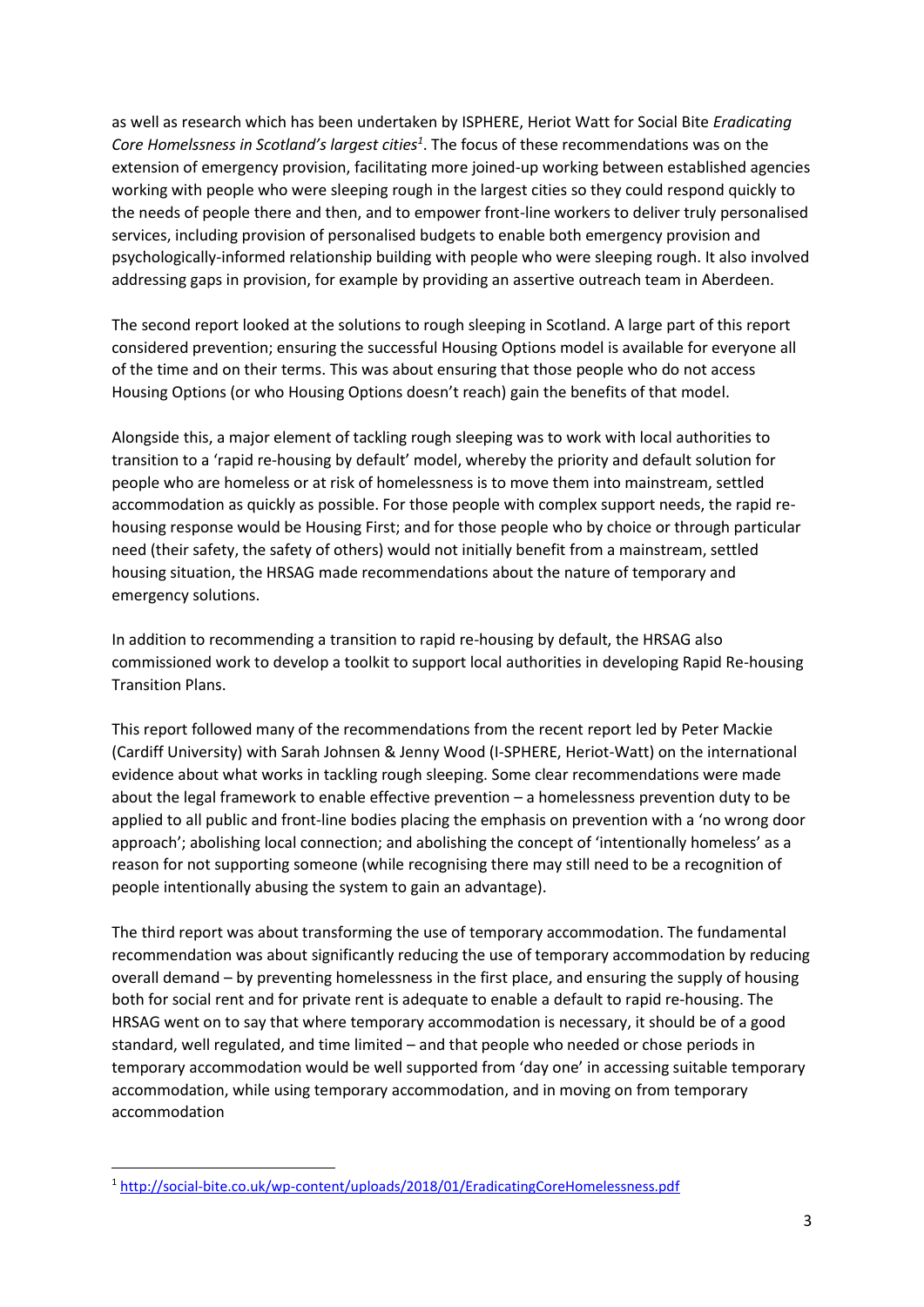As a final, crucial, element of transforming temporary accommodation, the HRSAG recognised the limitations of the current approach to funding the rent for temporary accommodation. Rents need to be low enough to not form a barrier to moving on or gaining employment. For this to happen there needs to be local freedom for local areas to set Local Housing Allowance rents, with the money devolved to local authorities (albeit ring-fenced). This recommendation included the inherent complexity that the funding and responsibility for temporary accommodation sits with Housing Benefit, which is reserved to UK Government. However, the recommendations around rents and funding remain important recommendations that would enable local areas to address this crucial element of people moving on from temporary accommodation and out of homelessness.

All of the work on temporary accommodation was informed by the report, 'Temporary Accommodation in Scotland: Interim Report' by Mandy Littlewood, [Beth Watts](https://researchportal.hw.ac.uk/en/persons/beth-watts) and [Janice](https://researchportal.hw.ac.uk/en/persons/janice-blenkinsopp)  [Blenkinsopp](https://researchportal.hw.ac.uk/en/persons/janice-blenkinsopp) at the [Institute for Social Policy, Housing and Equalities Research,](https://researchportal.hw.ac.uk/en/organisations/institute-for-social-policy-housing-and-equalities-research) Heriot Watt University.

This fourth report is about ending homelessness in Scotland. The legal definition of homelessness is set out in the 1987 Housing (Scotland) Act as amended, included below for reference<sup>2</sup>.

## **Definition of Homeless persons and persons threatened with homelessness from 1987 Housing (Scotland) Act, updated in the 2001 Housing (Scotland) Act**

Homeless persons and persons threatened with homelessness. (1)A person is homeless if he has no accommodation in **[\[F1](https://www.legislation.gov.uk/ukpga/1987/26/section/24#commentary-c12770521)**the United Kingdom or elsewhere**]**.

(2)A person is to be treated as having no accommodation if there is no accommodation which he, together with any other person who normally resides with him as a member of his family or in circumstances in which the local authority consider it reasonable for that person to reside with him—

(a)is entitled to occupy by virtue of an interest in it or by virtue of an order of a court, or

(b)has a right or permission, or an implied right or permission to occupy, or in England and Wales has an express or implied licence to occupy, or

(c)occupies as a residence by virtue of any enactment or rule of law giving him the right to remain in occupation or restricting the right of any other person to recover possession.

# **[\[F2](https://www.legislation.gov.uk/ukpga/1987/26/section/24#commentary-c12770531)**

**.** 

(2A)A person shall not be treated as having accommodation unless it is accommodation which it would be reasonable for him to continue to occupy.

[\(2B\)Regard may be had, in determining whether it would be reasonable for a person to continue to](https://www.legislation.gov.uk/ukpga/1987/26/section/24#commentary-c12770531)  [occupy accommodation, to the general circumstances prevailing in relation to housing in the area of](https://www.legislation.gov.uk/ukpga/1987/26/section/24#commentary-c12770531)  [the local authority to whom he has applied for accommodation or for assistance in obtaining](https://www.legislation.gov.uk/ukpga/1987/26/section/24#commentary-c12770531)  [accommodation.](https://www.legislation.gov.uk/ukpga/1987/26/section/24#commentary-c12770531)**]**

[\(3\)A person is also homeless if he has accommodation but](https://www.legislation.gov.uk/ukpga/1987/26/section/24#commentary-c12770531)—

[\(a\)he cannot secure entry to it, or](https://www.legislation.gov.uk/ukpga/1987/26/section/24#commentary-c12770531)

[\(b\)it is probable that occupation of it will lead to violence from some other person residing in it or to](https://www.legislation.gov.uk/ukpga/1987/26/section/24#commentary-c12770531)  [threats of violence from some other person residing in it and likely to carry out the threats, or](https://www.legislation.gov.uk/ukpga/1987/26/section/24#commentary-c12770531)

**[F2**[\(bb\)it is probable that occupation of it will lead to](https://www.legislation.gov.uk/ukpga/1987/26/section/24#commentary-c12770531)—

<sup>2</sup><http://www.legislation.gov.uk/ukpga/1987/26/section/24>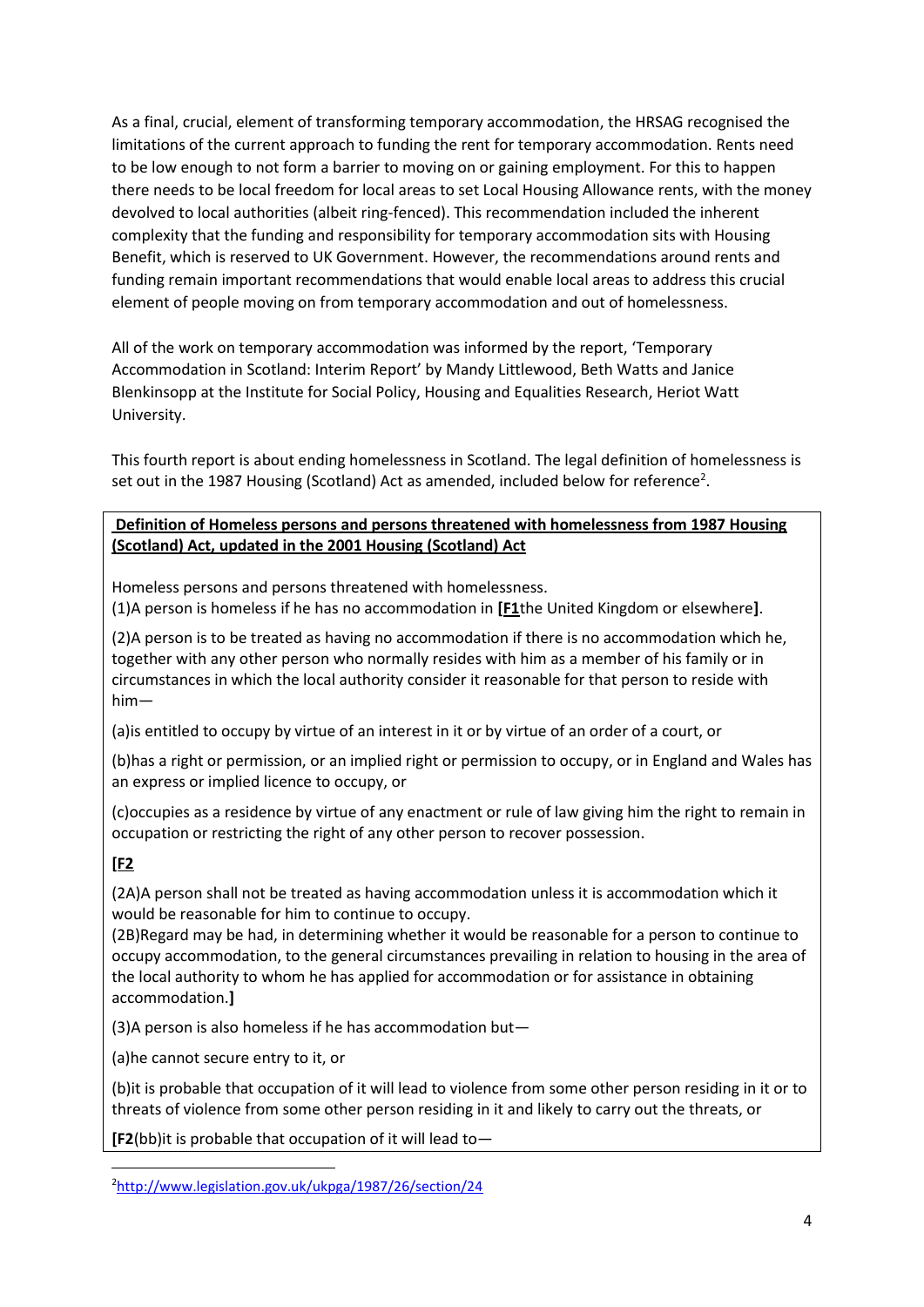[\(i\)violence; or](https://www.legislation.gov.uk/ukpga/1987/26/section/24#commentary-c12770531)

[\(ii\)threats of violence which are likely to be carried out,](https://www.legislation.gov.uk/ukpga/1987/26/section/24#commentary-c12770531)

[from some other person who previously resided with that person, whether in that accommodation](https://www.legislation.gov.uk/ukpga/1987/26/section/24#commentary-c12770531)  [or elsewhere, or](https://www.legislation.gov.uk/ukpga/1987/26/section/24#commentary-c12770531)**]**

(c)it consists of [a movable structure, vehicle or vessel designed or adapted for human habitation and](https://www.legislation.gov.uk/ukpga/1987/26/section/24#commentary-c12770531)  [there is no place where he is entitled or permitted both to place it and to reside in it; or](https://www.legislation.gov.uk/ukpga/1987/26/section/24#commentary-c12770531)

[\(d\)it is overcrowded within the meaning of section 135 and may endanger the health of the](https://www.legislation.gov.uk/ukpga/1987/26/section/24#commentary-c12770531)  [occupants](https://www.legislation.gov.uk/ukpga/1987/26/section/24#commentary-c12770531) **[F3**; or

[\(e\)it is not permanent accommodation, in circumstances where, immediately before the](https://www.legislation.gov.uk/ukpga/1987/26/section/24#commentary-c12770551)  [commencement of his occupation of it, a local authority had a duty under section 31\(2\) in relation to](https://www.legislation.gov.uk/ukpga/1987/26/section/24#commentary-c12770551)  [him.](https://www.legislation.gov.uk/ukpga/1987/26/section/24#commentary-c12770551)**]**

[\(4\)A person is threatened with homelessness if it is likely that he will become homeless within](https://www.legislation.gov.uk/ukpga/1987/26/section/24#commentary-c12770551) **[F4**2 [months](https://www.legislation.gov.uk/ukpga/1987/26/section/24#commentary-c12770551)**]**."

This covers a range of circumstances and the report recently published by Crisis *Everybody in: how to end homelessness in Great Britain<sup>3</sup>* outlined a further set of definitions, which are contained in the Scottish legislation, as:

- No one sleeping rough
- No one forced to live in transient or dangerous accommodation such as tents, squats and nonresidential buildings
- No one living in emergency accommodation such as shelters and hostels without a plan for rapid rehousing into affordable, secure and decent accommodation
- No one homeless as a result of leaving a state institution such as prison or the care system
- Everyone at immediate risk of homelessness gets the help they need to prevent it happening

## *The structure of this document*

1

This document builds on the first three reports and draws together additional recommendations in the following areas:

- Addressing wider causes of homelessness
- Early intervention with high risk groups
- Effective responses to those facing crisis
- Wider societal and government approach to homelessness

This report does not provide a silver bullet or panacea for ending homelessness, but it does add to the earlier HRSAG reports and set out a number of specific recommendations and more general direction of travel that will support the Scottish Government in its ambition to end homelessness in Scotland.

## **ADDRESSING THE WIDER CAUSES OF HOMELESSNESS**

Homelessness does not exist in a vacuum in Scotland, or anywhere else. There are wider policies and issues that increase the likelihood of homelessness. These need to be addressed by government, by

<sup>3</sup> [https://www.crisis.org.uk/ending-homelessness/the-plan-to-end-homelessness-full-version/executive](https://www.crisis.org.uk/ending-homelessness/the-plan-to-end-homelessness-full-version/executive-summary/)[summary/](https://www.crisis.org.uk/ending-homelessness/the-plan-to-end-homelessness-full-version/executive-summary/)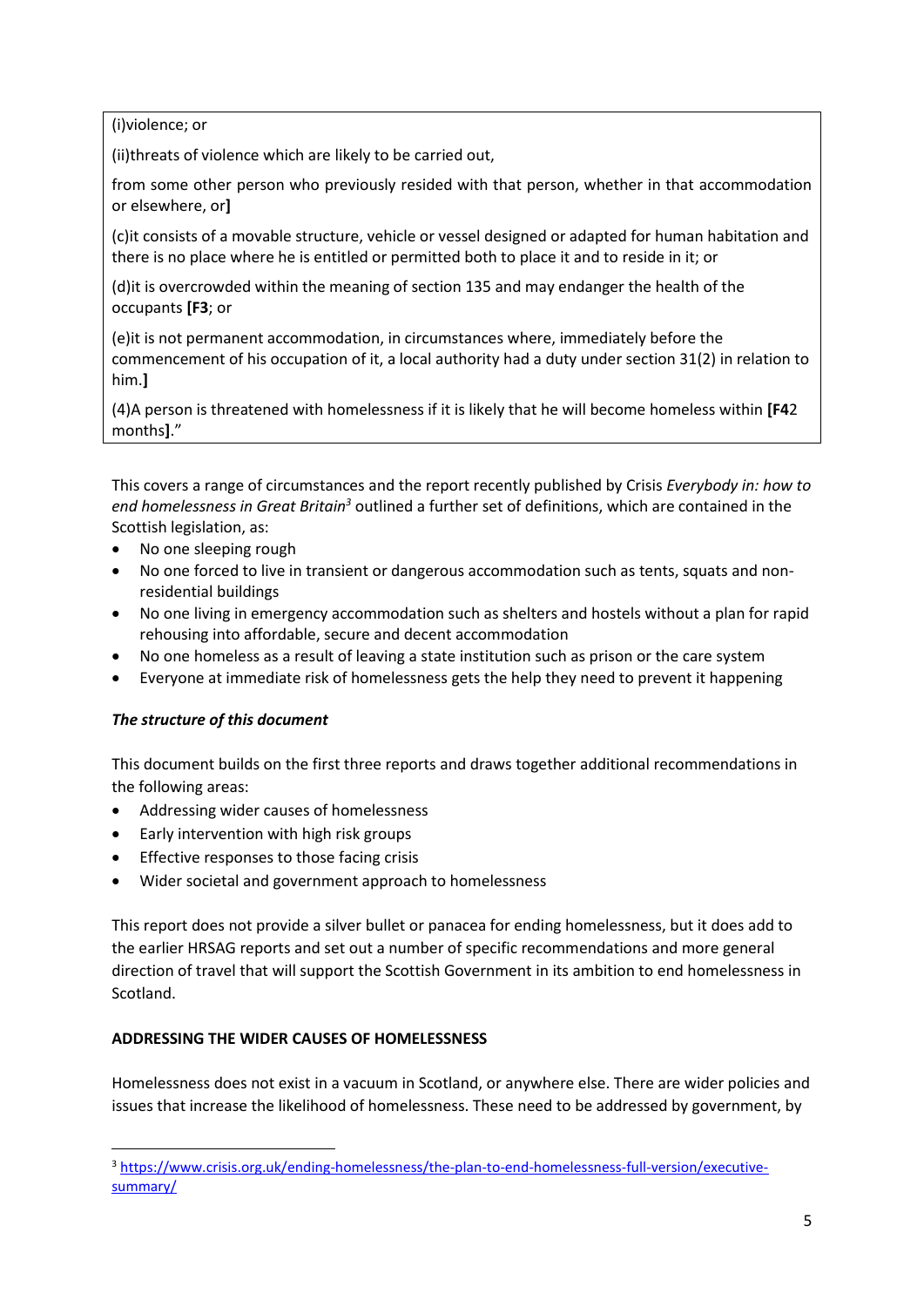local authorities and other public bodies, and by society at large. Some of these are in the gift of the Scottish Government and others determined by social and economic policies for the UK and beyond.

It is beyond HRSAG's brief to be able to solve all of these things. However, we encourage the Scottish Government to work with all partners and stakeholders to act to reduce the wider risks of homelessness, as well as taking action to tackle it when it does occur.

Above all known risk factors is wider poverty and inequality, and especially poverty in childhood. Housing and welfare policies can exacerbate (or ameliorate) the impact of these risk factors and can cause (or prevent) homelessness:

- Decisions about social security have a direct impact on homelessness. The poverty resulting from benefit caps and freezes, the impact of sanctions on people who are homeless or at risk of homelessness, the limits on the housing element of benefits, and waiting times for Universal Credit, and other aspects of welfare reform all act to increase the pressure on people living on the edge of homelessness;
- The limit on the supply of truly affordable housing inescapably drives homelessness, whether nationally or more locally. The supply of affordable or social housing is an essential element of any plan to end homelessness;
- Policies which serve to exclude migrant homeless people from the support they need.

Given the importance of tackling wider risks and causes of homelessness in order to achieve the aim of ending homelessness, we put forward a number of recommendations to support the Scottish Government in tackling these issues.

## **1.1 Poverty**

Above all other factors, homelessness is a result of poverty. To end homelessness, we need to ensure both the long-term drivers and the short and long-term impacts of poverty are addressed.

Given the limited timeframe, the HRSAG has not examined the action needed in this area in depth, and points at the role of the Poverty & Inequality Commission as the key driver for change in this area. We would recommend that the Commission places a clear focus on the prevention of homelessness as part of its ongoing work. The Commission provides independent advice to ministers and has a strong scrutiny role in monitoring progress towards tackling poverty and inequality. It also has an advocacy role to help bring about real reductions in poverty and inequality in Scotland.

For example, in its advice to the Scottish Government on the Child Poverty Delivery Plan – which were taken on board in the published plan *Every Child Every Chance<sup>4</sup>* -, the Commission highlights key issues of direct relevance to homelessness:

| Work and earnings | The Commission recommends that the Child Poverty Delivery Plan should        |
|-------------------|------------------------------------------------------------------------------|
|                   | include action to support parents into employment and to address in-work     |
|                   | poverty. This should take account of issues such as wages, hours, security,  |
|                   | training, quality and opportunities to progress. The Commission recommends   |
|                   | that the Delivery Plan should address how childcare and training can support |
|                   | employment for parents. The Delivery Plan should also set out how wider      |

**<sup>.</sup>** <sup>4</sup> <http://www.gov.scot/Publications/2018/03/4093>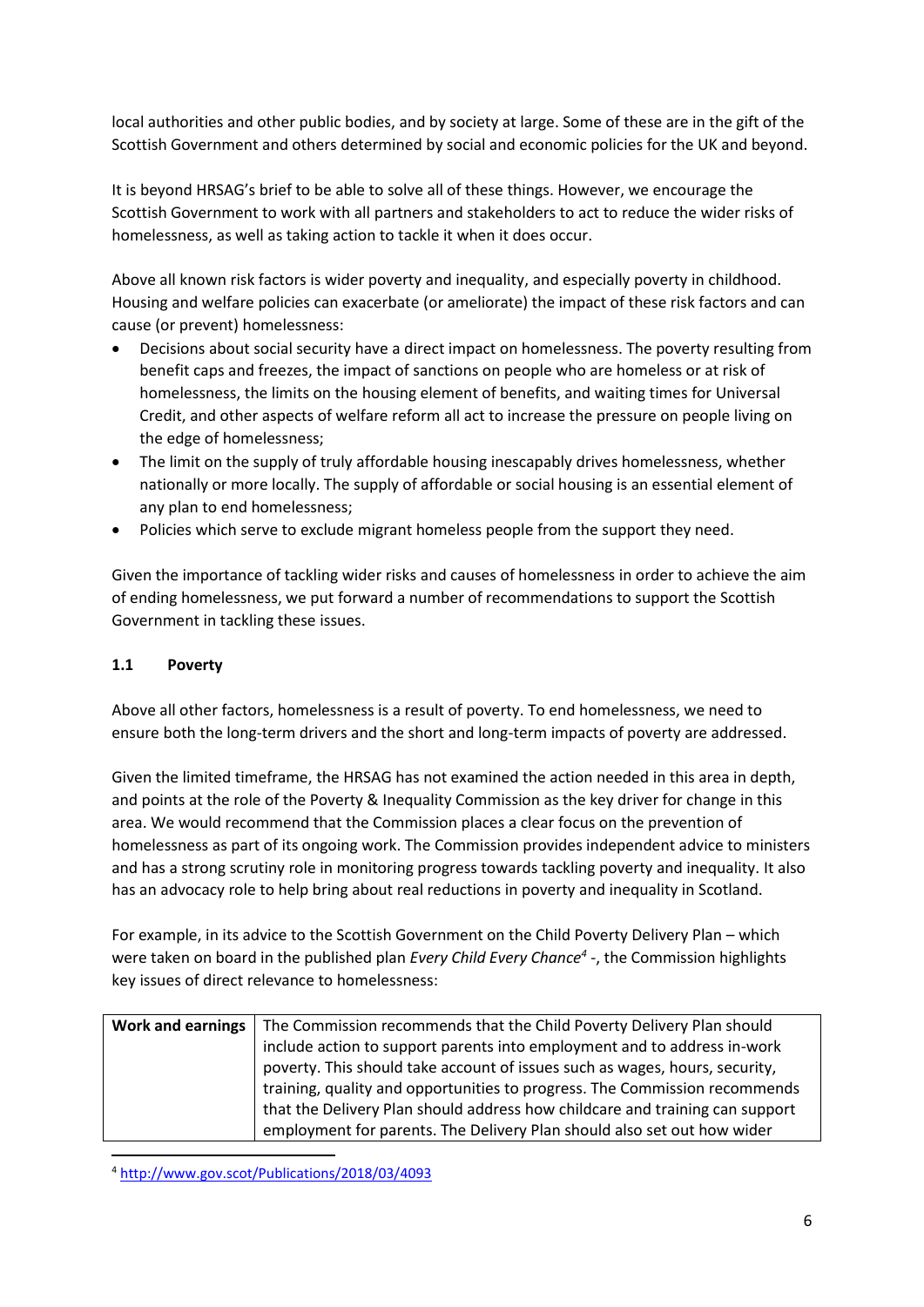|                        | economic policy, such as the Inclusive Growth agenda and City Deals, will         |
|------------------------|-----------------------------------------------------------------------------------|
|                        | contribute to delivering the child poverty targets.                               |
| <b>Social Security</b> | The Commission endorses the Scottish Government's commitment to creating          |
|                        | a new social security system based on dignity, respect and fairness. It           |
|                        | recommends that the Delivery Plan should set out the extent to which the          |
|                        | Scottish Government intends to use the Social Security Powers to meet the         |
|                        | child poverty targets and the options that it will consider over the period to    |
|                        | 2030 to top up or create benefits. The new Social Security Agency should be       |
|                        | established in such a way that it can deliver the top up benefits or new          |
|                        | benefits that are needed to tackle child poverty.                                 |
| <b>Housing</b>         | Action to address housing costs has to be part of the plan to reach the child     |
|                        | poverty targets and there is scope for additional action on housing costs,        |
|                        | particularly in the private and social rented sectors. The Commission             |
|                        | recommends that the Delivery Plan should explore ways of reducing housing         |
|                        | costs for families with children living in poverty and that the prioritisation of |
|                        | building new homes for social rent should be continued. Work on housing           |
|                        | supply should take account of accessibility of housing as well as supply. The     |
|                        | Scottish Government should commit to monitoring and evaluating the impact         |
|                        | of the changes introduced by the new Private Residential Tenancy and rent         |
|                        | pressure zones on child poverty and consider whether further action may be        |
|                        | needed to limit rent increases in the private rented sector.                      |

These recommendations are consistent with the views of the HRSAG, and it is recommended that the Commission build on these and bring forward advice linked to reducing homelessness by addressing poverty and inequality as the most significant drivers and predictors of homelessness.

More specifically, the HRSAG recommends the following steps which link to previous recommendations:-

**Recommendation 1**: The Rapid Re-housing Transition Plans which are recommended by the HRSAG in relation to both ending rough sleeping and transforming the use of temporary accommodation must include an Equalities Impact Assessment which will cover all protected characteristics, and additionally assess impact according to 'socio-economic status'.

**Recommendation 2**: The Personal Housing Plans which are at the heart of the response to individuals at risk of homelessness will need to be sensitive to all forms of inequality, but especially need to consider 'financial hardship' as an additional aspect, so we are not inadvertently trying to resolve a housing and/or support need and at the same time pushing someone further into poverty or destitution.

## **2.2 Welfare reform**

In making recommendations on welfare reform and social security to the Scottish Government, the HRSAG is mindful that the powers in this area remain reserved to the UK Government and that the Scottish Government only have limited levers at their disposal to be able to mitigate against the impacts of the decisions made by the UK Government. However, it is clear that irrespective of where the policy responsibility lies, changes to the social security system are needed to reduce the risk of homelessness and improve outcomes for homeless people in Scotland.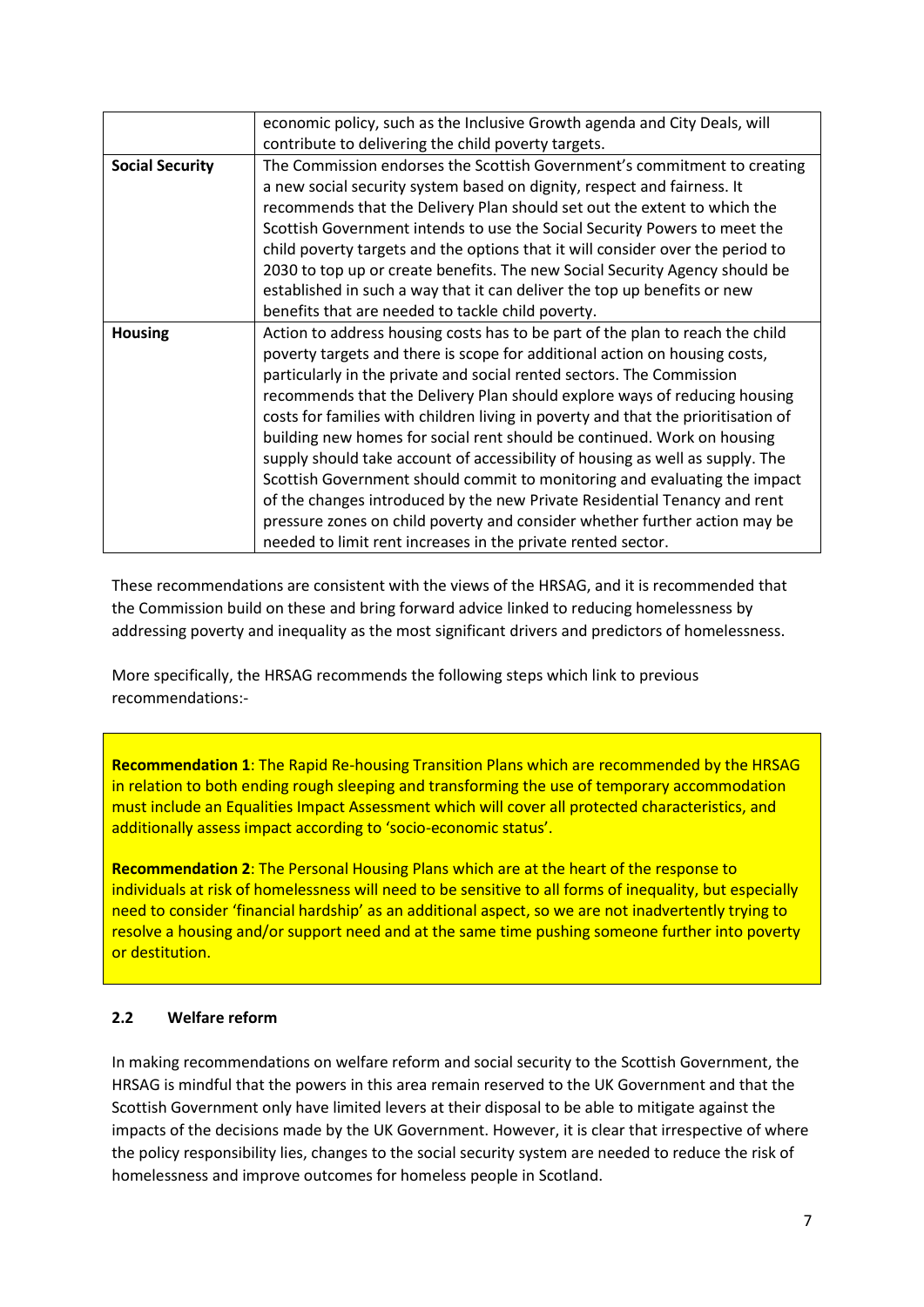The social security offer for housing needs to be sufficient so that people at risk of homelessness can afford somewhere to live – whether in the private, public or social sector. This is a fundamental element of preventing homelessness in the first place and ensuring that episodes of homelessness are brief, and non-recurrent, where it does happen.

**Recommendation 3**: to ensure the social security offer supports households to avoid homelessness and to exit homelessness as quickly as possible when it does occur. As key elements of this, we recommend Scottish Government examine the case and pursue changes for the following:

- The way Local Housing Allowance is calculated needs to be reformed, raised to the 30<sup>th</sup> percentile everywhere, as well as being uprated on a regular basis
- The overall Benefit Cap needs to be raised and the benefit freeze ended so that households are not forced into destitution – this is especially true for single people in younger age groups who are particularly vulnerable to homelessness and destitution as a group
- With the introduction of Universal Credit, deduction rates for advances, arrears, overpayments and all other third party deductions should be reduced; exemptions for the Shared Accommodation Rate need to be extended; and the 5-week waiting time needs to be removed as this creates arrears right from the start
- There should be independent Housing/Homelessness specialists in Job Centre Plus with funding available to be made available to existing advice providers rather than directed by the Department for Work & Pensions (DWP)
- Work Capability Assessment to include homelessness as a 'supplementary descriptor'.
- **•** DWP to assess the likely impact of a benefit or social security sanction before issuing and sanctions should not be issued unless the DWP can satisfy itself that it will not cause homelessness

These recommendations on welfare reform are additional to the previous recommendations made by the HRSAG about the funding of Temporary Accommodation, namely:

#### *Recommendations from previous reports*

- The costs of homelessness and temporary accommodation should be a citizen-funded service, supported by Local Authority General Fund finance, and by Scottish Government Grant Aided Expenditure.
- The Scottish Government and COSLA should present a strong case to the UK Government for temporary accommodation funding support through housing benefit to be devolved to Scotland.
- In order to tackle poverty and give people an opportunity to access employment, training or further education and to move onto more settled accommodation, support for homelessness services should be given via a flexible grant system.
- Rents should be set at a level similar to the Local Housing Allowance rate in order to provide a more equitable system and provide a clearer path for people to move on from TA.
- Local Authorities will need financial support to bridge the funding gap created by moving to a LHA equivalent rent while at the same time ensuring that the standards of temporary accommodation and support are maintained.
- The Scottish Government should address this as part of the transformation of the use of temporary accommodation in Scotland.
- That the devolved housing benefit funding for temporary accommodation should be ring-fenced to ensure that spending is not repurposed and focusses on preventing homelessness.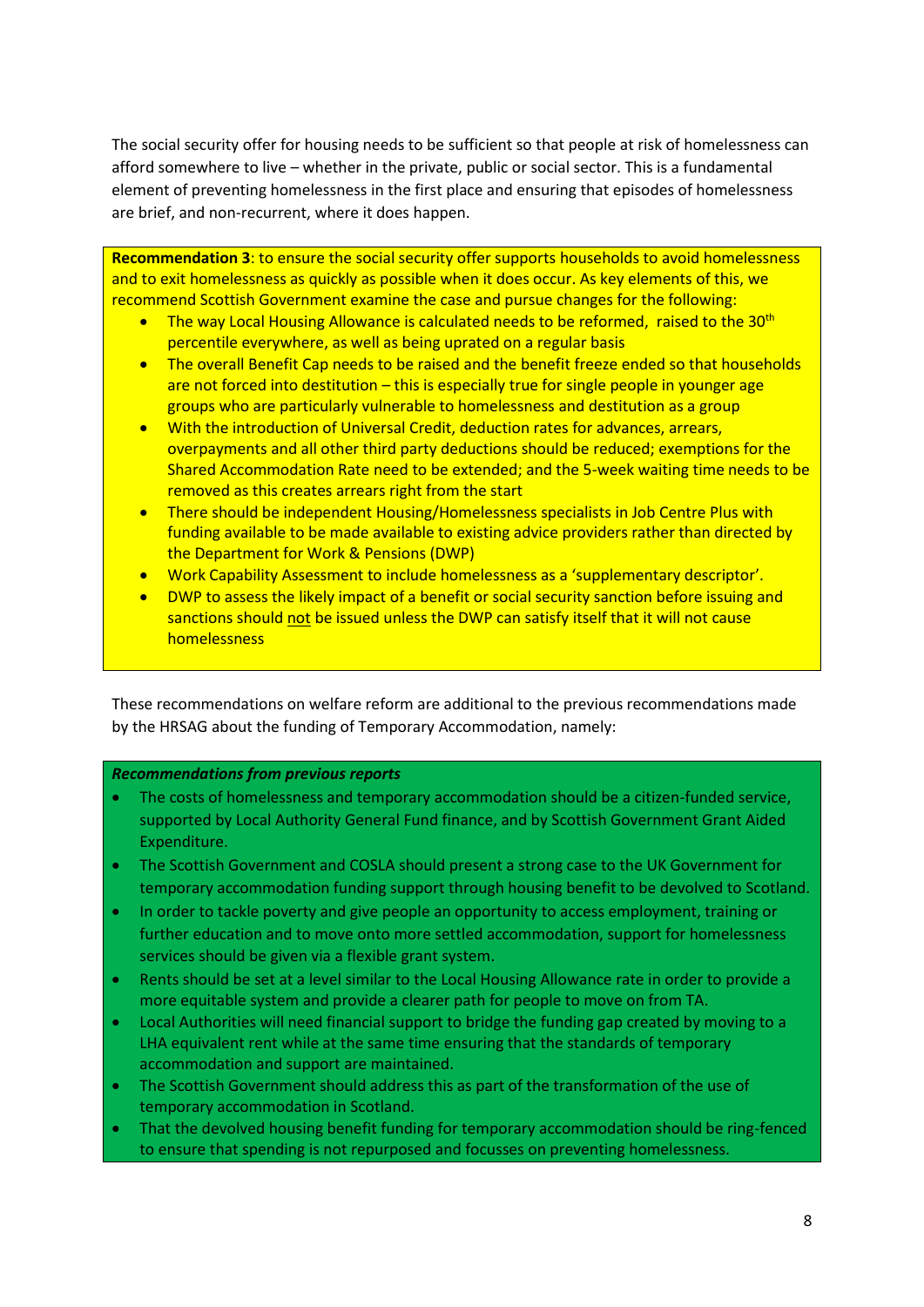#### **2.3 Housing Supply**

The HRSAG has previously made a recommendation on housing supply.

#### *Recommendations from previous reports*

**Continue to ensure an adequate and affordable social housing supply** 

Scottish Government, local authorities and Registered Social Landlords should continue to ensure an adequate affordable and social housing supply to tackle immediate needs and then maintain supply. This would be assisted by an agreed definition of affordable housing in the Scottish economic context and a long term view over the next 20 years, with cross party support for the commitment.

This cannot be under-estimated as a prerequisite to any plan to end homelessness. Research published in September 2015, *[Affordable Housing Need in Scotland](https://scotland.shelter.org.uk/__data/assets/pdf_file/0010/1190872/7909_Summary_Housing_Needs_Research.pdf)*, commissioned by Shelter Scotland, SFHA and CIH Scotland and conducted by independent researchers from St Andrew's University, Sheffield Hallam University and Sheffield University<sup>5</sup> concluded that Scotland needs to build 12,000 affordable homes each year over the five year lifetime of this current parliamentary term, with the bedrock of this being a focus on socially rented homes. A recent report by Crisis and the National Housing Federation estimated that 100,000 homes for social rent will need to be built across Great Britain each year for the next 15 years to meet demand and prevent homelessness.. Research undertaken by Indigo House, commissioned by Social Bite on behalf of HRSAG suggests a 45% increase is needed in Local Authority and Housing Association lets to homeless households across Scotland . It will be important that change in allocations approaches consider unintended adverse consequences and an assessment will need to be made of impact on other groups. This is discussed further at section 4.1

Our strengthened recommendation is:

**Recommendation 4**: *Scottish Government, local authorities and Registered Social Landlords should continue to ensure an adequate affordable and social housing supply to tackle immediate needs, including a commitment to continue investing at comparable levels in affordable social housing beyond the current programme to safeguard supply in the longer term. This would be assisted by an agreed definition of affordable housing in the Scottish economic context and a long term view over the next 20 years, with cross party support for the commitment.*

#### **2.4 Migrant Homelessness**

The HRSAG clearly recognises that the question of homelessness among people who have moved to the UK needs to be tackled for any plan to end homelessness to be effective. As with social security, we recognise the Scottish Government is limited in its ability to mitigate decisions taken by the UK Government, but the needs of this group must be addressed.

Again given the constraints of this working group's timescales, the HRSAG does not have a comprehensive set of recommendations on migrant homelessness. However, earlier

<sup>1</sup> 5https://scotland.shelter.org.uk/ data/assets/pdf file/0010/1190872/7909 Summary Housing Needs Rese [arch.pdf](https://scotland.shelter.org.uk/__data/assets/pdf_file/0010/1190872/7909_Summary_Housing_Needs_Research.pdf)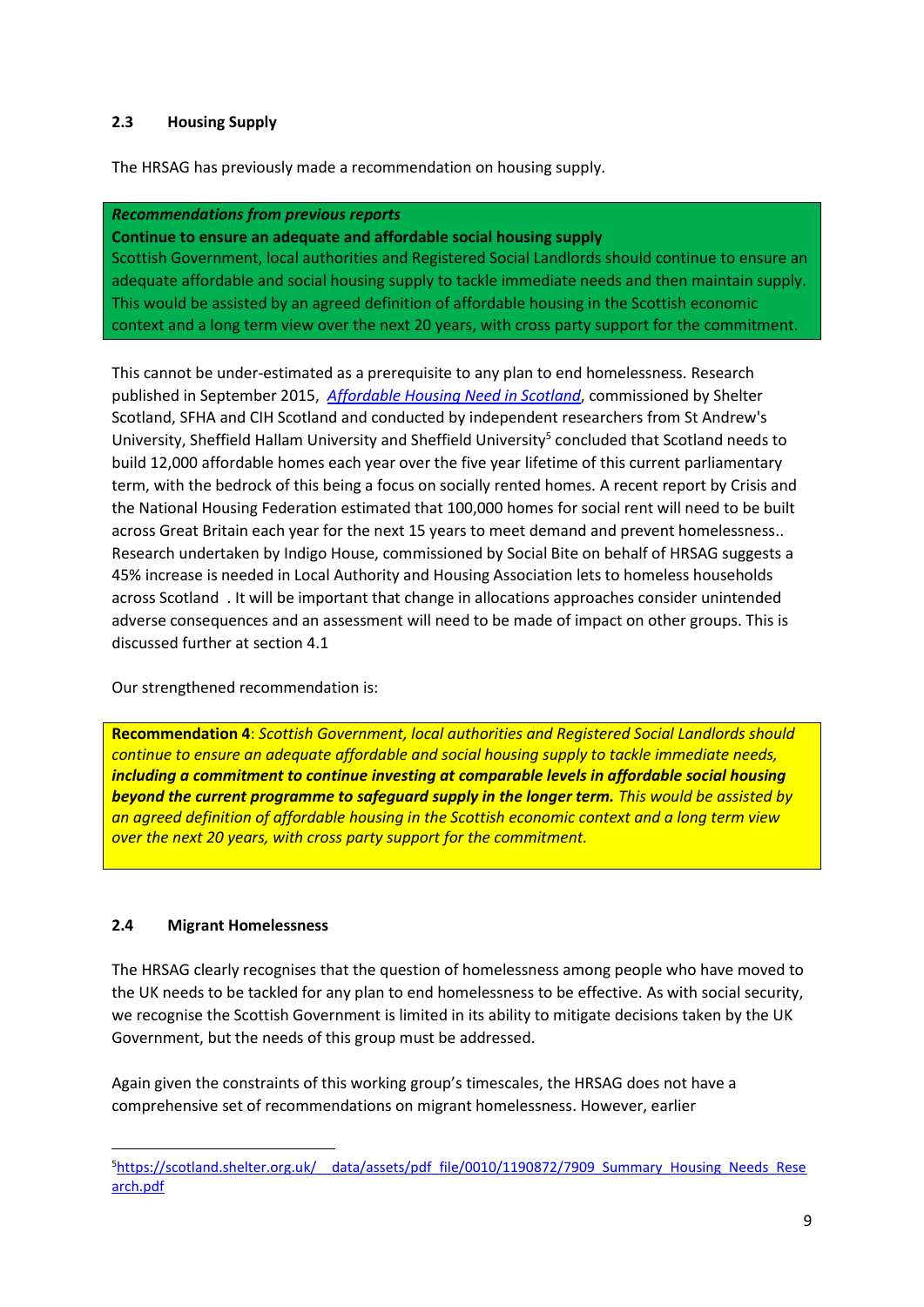recommendations from the HRSAG about legal reform, including a duty on public and other frontline bodies to prevent homelessness, must be interpreted as to assume that they include migrant homeless people who are in the country legally. Those recommendations should also be interpreted to include Immigration Detention Centres and Asylum Seeker Accommodation in their definition of public bodies, so that these services have duties on them to prevent homelessness. Scottish Government should clarify possible mechanisms to achieve this, including with the Home Office, in the course of development of the legislation.

We welcome the fact that support for newly recognised refugees is in place through the Scottish Refugee Council and others. Such support to ensure newly recognised refugees have support to access housing, education, social security and the job market will continue to be crucial.

**Recommendation 5**: We recommend that other priorities on preventing migrant homelessness will need to include:

- Ensure that an assertive outreach model is available to provide personalised support, including the need for access to immigration and legal advice services and the need for employment support – recognising the need to operate within current rules on providing immigration and legal advice
- Reinstate entitlement to Housing Benefit or the housing element of Universal Credit for EEA nationals with 'jobseeker' status
- EEA nationals who are eligible for statutory homelessness assistance should have entitlement to benefits for six months
- **Extend the move on period for newly recognised refugees to 56 days**
- Funding for short term emergency accommodation for destitute migrants who are not entitled to statutory homelessness assistance, and are currently rough sleeping or at a high and imminent risk of rough sleeping, provided alongside access to advocacy and immigration and legal advice.

On the specific issue of people who are given 'no recourse to public funds' in relation to housing benefits and support, the HRSAG has previously made the following recommendation.

**Put in place measures to provide protection to those without recourse to public funds**  Scottish Government should continue to work with COSLA and other partners to respond to findings from the Equalities and Human Rights Committee report on destitution to respond to the needs of homeless people and people at risk of homelessness who are deemed to have no recourse to public funds, and in the meantime should act on the following recommendations which follow from that work:

- Funding for a preventative Independent Advocacy service, covering both people destitute through the asylum process and those EEA nationals who are without recourse; and
- Ensure robust input to the inspection of asylum accommodation currently ongoing across the UK which will inform the 2019-2029 accommodation contracts, with the aim of achieving better alignment with Scotland's legislative and policy context. This input should focus on people's sense of safety and security and explore the potential for Scottish regulatory or best practice standards for asylum dispersal and accommodation.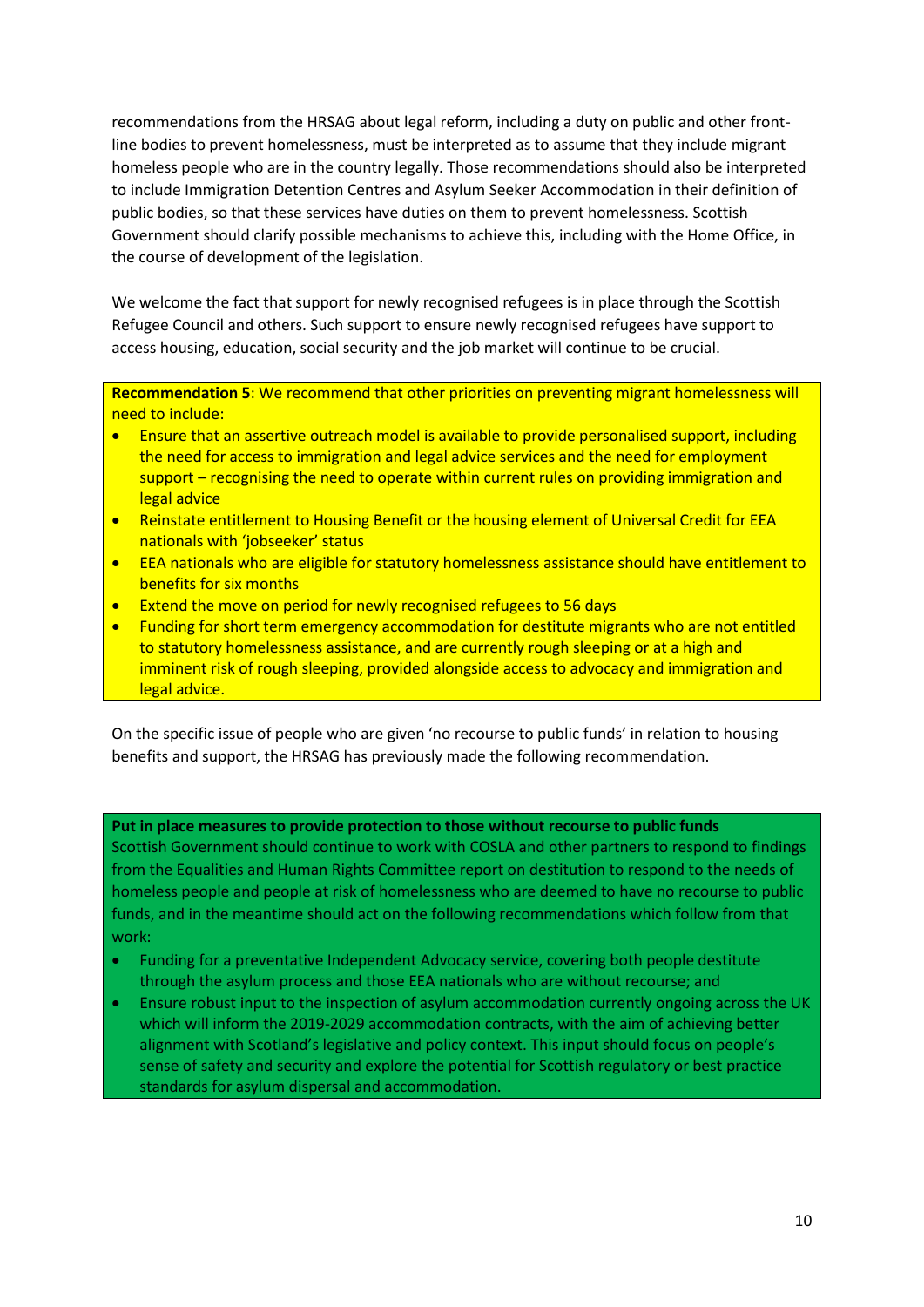## **2. Early intervention with high risk groups**

Preventing homelessness for groups at high risk of homelessness has been an important feature of all of the work of HRSAG to date. The following recommendation captures this. It was originally framed – in the context of the HRSAG report on ending rough sleeping – to focus particularly on people 'at highest risk of rough sleeping'.

To address the question of how to end homelessness, it should now also be considered to include groups 'at highest risk of homelessness'. Our strengthened recommendation is:

**Recommendation 6:** Ensure plans are always agreed – or agreed as quickly as possible – to prevent homelessness for the groups who are predictably at highest risk of rough sleeping **and homelessness**

Scottish Government (SG) and all public bodies should respond to evidence of which groups constitute the highest proportion of people resorting to rough sleeping – **and the highest proportion of people who become homeless** - to clearly articulate the pathways and interventions needed to prevent this outcome for particular groups. Evidence suggests this would include:

- People leaving public institutions such as prison, mental health services, armed forces;
- People with previous experience of public institutions such as prison, mental health services, armed forces;
- Groups with particular needs such as women who have experienced domestic violence, migrants, asylum seekers, refugees, people experiencing relationship breakdown, LGBT groups and people with experience of the care system or on leaving the care system;
- People who have experienced or are experiencing poverty and/or adverse childhood experiences; and
- Those facing potential eviction from the private rented sector, or the social rented sector including particular approaches on rent arrears.

Where this exists (e.g. SHORE standards for prisoners) SG and others should ensure that the pathways are implemented; and where this does not yet exist for key groups as above, SG and others should ensure pathways are developed and implemented.

In addition, the HRSAG has additional recommendations in relation to **children and young people** which build on this broader recommendation.

The HRSAG is keen to stress the particular importance of addressing the needs of young people who may be at risk of homelessness in the short term and in the future. This requires a joined-up response from the Scottish Government incorporating other relevant programmes of work already in place, for example, but not exclusively:

- Child Poverty Delivery Plan
- Poverty and Inequality Commission
- Getting It Right For Every Child (GIRFEC)
- Independent Care Review

In each case, it is important that they address all issues that may impact on homelessness.

We recommend:-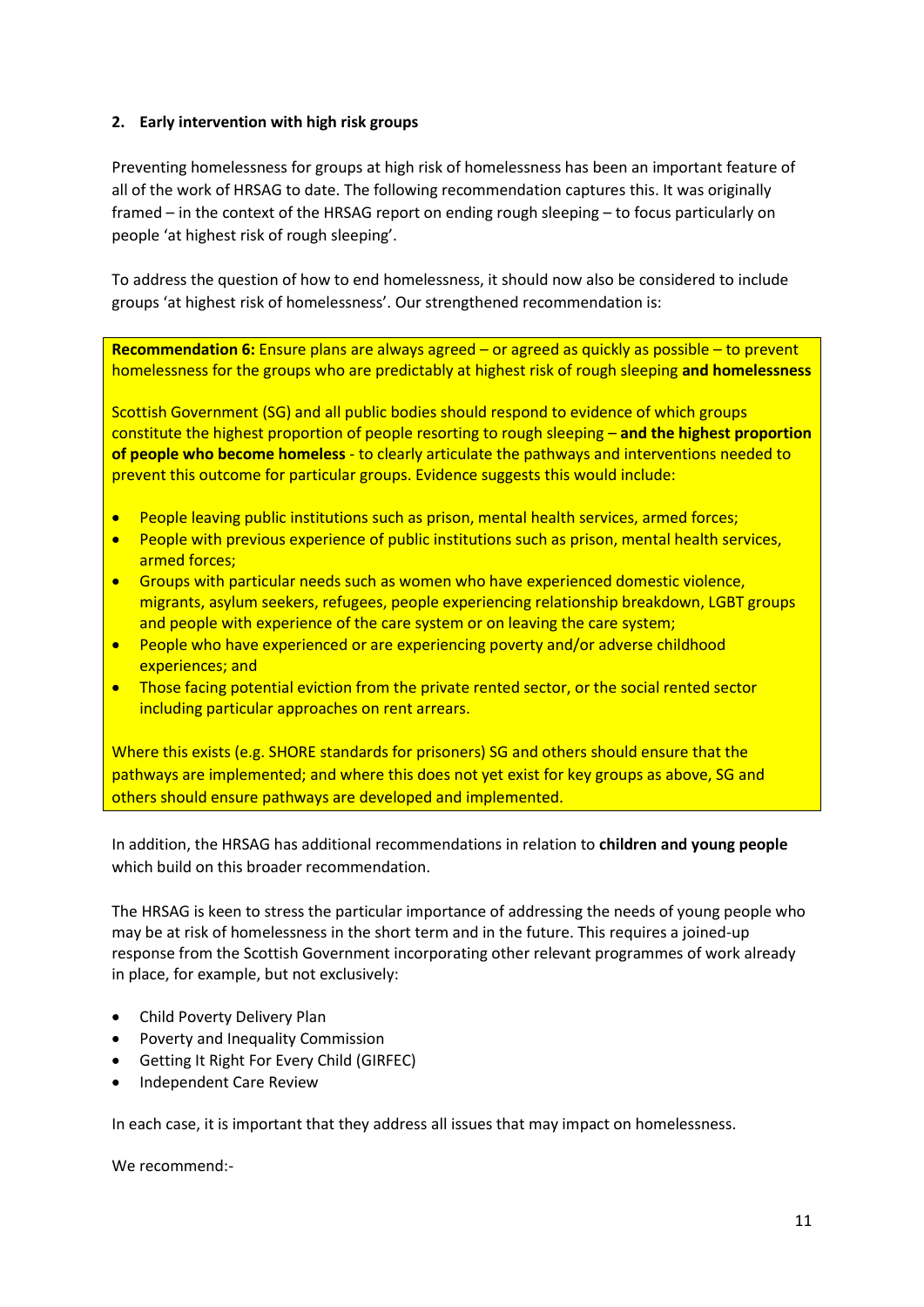**Recommendation 7**: Scottish Government and Local Government to ensure the consistent application of the Staying Put provision for care leavers and effective implementation of the Scottish Government Missing Persons' Framework as key interventions in preventing youth homelessness.

**Recommendation 8**: At a local level, there is helpfully a duty on local authorities and health boards to demonstrate action to tackle child poverty. Local authorities, health boards and their Community Planning Partners should recognise child poverty as a primary driver of homelessness and demonstrate action to tackle child poverty in Local Child Poverty Action Reports as required through the Child Poverty (Scotland) Act 2017, as well as in Local Outcome Improvement Plans and Children's Services Planning.

This would be expected to include:

**.** 

- **Education and health as key public services well placed to identify and offer help when there** are early warning signs of homelessness
- **Introducing homelessness and housing as a component of GIRFEC training**
- **Ensuring that all aspects of the housing system, from planning and building supply to** nominations and allocations policies place GIRFEC at the heart of decision-making
- The provision of whole-family asset-based supportive interventions to help struggling families

**Recommendation 9:** Where children are homeless, a wellbeing assessment should be undertaken in relation to each child in the household to ensure any additional learning or social support is put in place through schools (subject to addressing how consent can be given for this in a way that doesn't stigmatise or impact negatively on the child). This assessment should also be considered when making allocations of temporary and permanent accommodation.

**Recommendation 10:** Rapid Rehousing Transition Plans, as recommended by HRSAG in their report on ending rough sleeping<sup>6</sup> and Local Housing Strategies should include the planning and development of pathways and a range of affordable housing options and associated supports for young people, including enabling sharing and community hosting options (e.g. supported lodgings).

**Recommendation 11**: In considering the protected characteristic of age, Equality Impact Assessments of Rapid Rehousing Transition Plans must ensure that the needs of young people are adequately addressed.

In addition to the preventative work we are advocating with struggling families, education and the clear link to child poverty, we need to tailor specific support for those young people who do become homeless. Often they will have a variety of needs that are a result of Adverse Childhood Experiences and associated trauma, and consequently will require a range of housing options with intensive support. The complexity of these needs must be addressed specifically and not conflated with the response for adults in older age ranges.

Skilled workers with experience in working with young people are necessary as their needs and behaviours require different approaches. The levels of poverty amongst young people are also much higher than many older individuals.

<sup>6</sup> [https://beta.gov.scot/publications/ending-rough-sleeping-in-scotland-interim-report/HARSAG%20-](https://beta.gov.scot/publications/ending-rough-sleeping-in-scotland-interim-report/HARSAG%20-%20Q2%20recommendations%20-%20How%20to%20end%20Rough%20Sleeping%20-%20Report%20FINAL%20-%20PUBLISHED%207%20MARCH%202018.pdf?inline=true) [%20Q2%20recommendations%20-%20How%20to%20end%20Rough%20Sleeping%20-](https://beta.gov.scot/publications/ending-rough-sleeping-in-scotland-interim-report/HARSAG%20-%20Q2%20recommendations%20-%20How%20to%20end%20Rough%20Sleeping%20-%20Report%20FINAL%20-%20PUBLISHED%207%20MARCH%202018.pdf?inline=true) [%20Report%20FINAL%20-%20PUBLISHED%207%20MARCH%202018.pdf?inline=true](https://beta.gov.scot/publications/ending-rough-sleeping-in-scotland-interim-report/HARSAG%20-%20Q2%20recommendations%20-%20How%20to%20end%20Rough%20Sleeping%20-%20Report%20FINAL%20-%20PUBLISHED%207%20MARCH%202018.pdf?inline=true)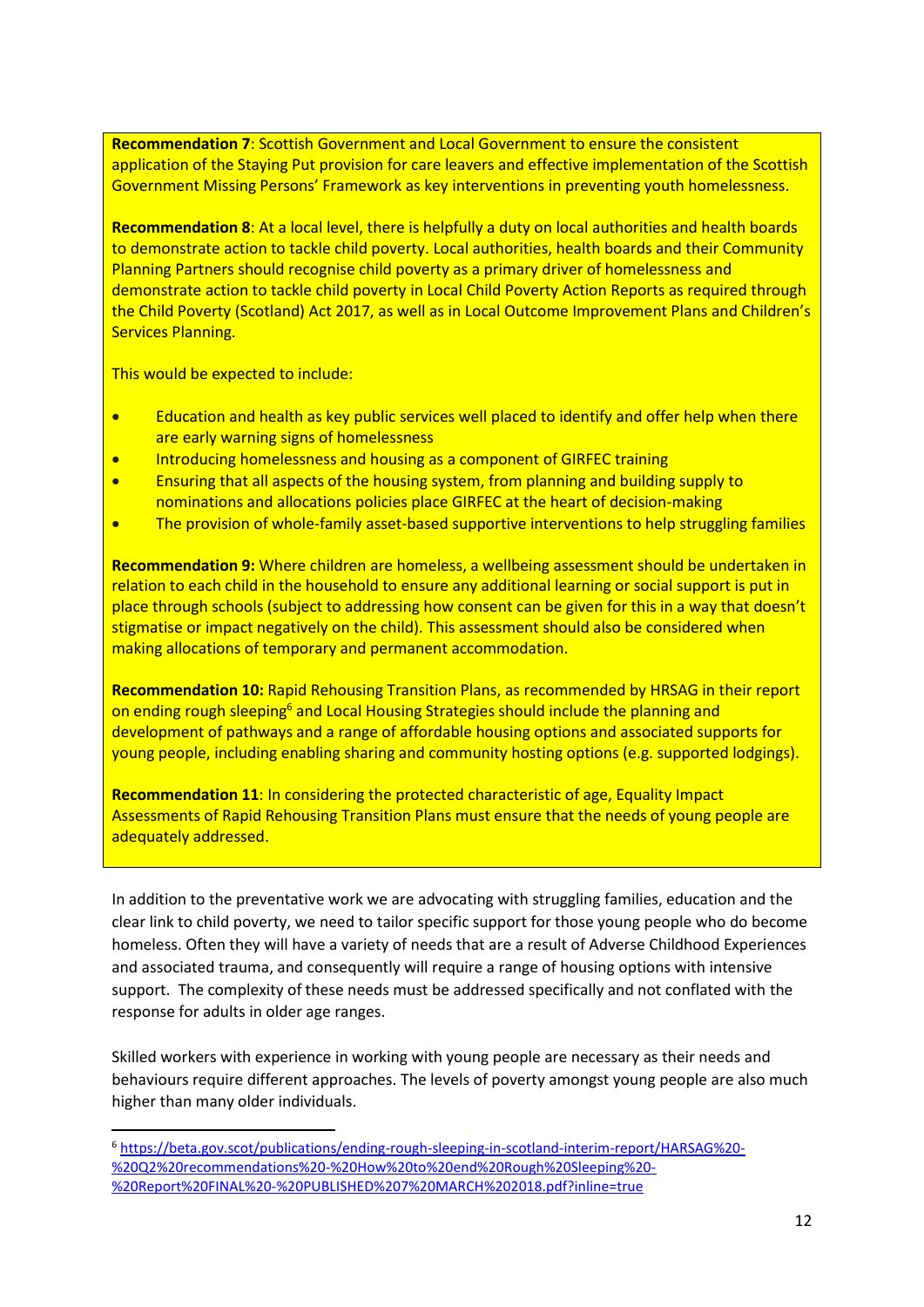The value of 'ordinary' home-like environments as an effective response to homelessness has been comprehensively demonstrated by the success of Housing First for adults, but the evidence base on Housing First for young people is promising though less definitive, with some concerns that young people are more likely to feel isolated in independent tenancies. Supported Lodgings can offer some of the benefits of 'normal housing' situations, while offering flexible and personalised support 'on site' to young people and combatting the isolation of moving into an independent tenancy 'too early'. There are also grounds for thinking that some in their teens might prefer the communal aspect and provision of specialist dedicated 24/7 support to nurture and strengthen them for the next step in their lives, and move-on to settled mainstream accommodation. Better evaluative evidence on the outcomes of all of these models of provision for young people is required. What is clear, however, is the very poor outcomes associated with large-scale, generic hostel provision.

## **3. Effective responses to those facing crisis**

Improvements to collective efforts to prevent homelessness will be crucial, but there will always be those in crisis and an effective response to homelessness when it does occur will remain essential to provide immediate security to people at risk and to ensure that episodes are brief and nonrecurrent.

Effective and comprehensive Housing Options interventions are key to addressing the needs of those facing a homelessness crisis. The current system provides many strengths which will be crucial to maintain and support. We welcome, for example, the existing duty to provide the right support for people who have been homeless. Scotland's homelessness legislation provides a safety net for all people who are homeless, not just those who are in "priority need" as exists in the rest of UK. In the planning for the roll out of this change in legislation (remove the "priority need" test) coming into force in 2010, the Scottish Government in close partnership with local authorities focused on the Housing Options approach which saw local authorities working with people facing homelessness to either prevent it, or to find a solution to their homelessness which meets their needs more broadly.

These strengths must also be built upon to now go further and ensure that even more is done on prevention, response and support. Many aspects of this have been addressed in earlier HRSAG reports, and our focus is on:

- Flexible approaches to delivering Housing Options services so they reach everyone who needs a response;
- Prevention of homelessness, and in particular pathways to ensure that those who are most at risk of homelessness are given the support tailored to their circumstances and needs;
- Legal duties on the widest range of public bodies and front-line services to work together to prevent homelessness when someone is at risk of becoming homeless;
- Abolishing local connection and limiting the impact of intentionality to deliberate manipulation to remove barriers that prevent people accessing support;
- A re-wiring of the system to one of 'Rapid Rehousing by default' as defined in earlier reports, through Local Authority Rapid Rehousing Transition Plans implemented over the next 5 years;
- Addressing wider support needs, and particularly employment and access to social security in a completely integrated way, as well as ensuring there is a clear role for services which enable people to rebuild social networks and purpose rather than simply focusing on the 'hard' outcomes of housing and employment;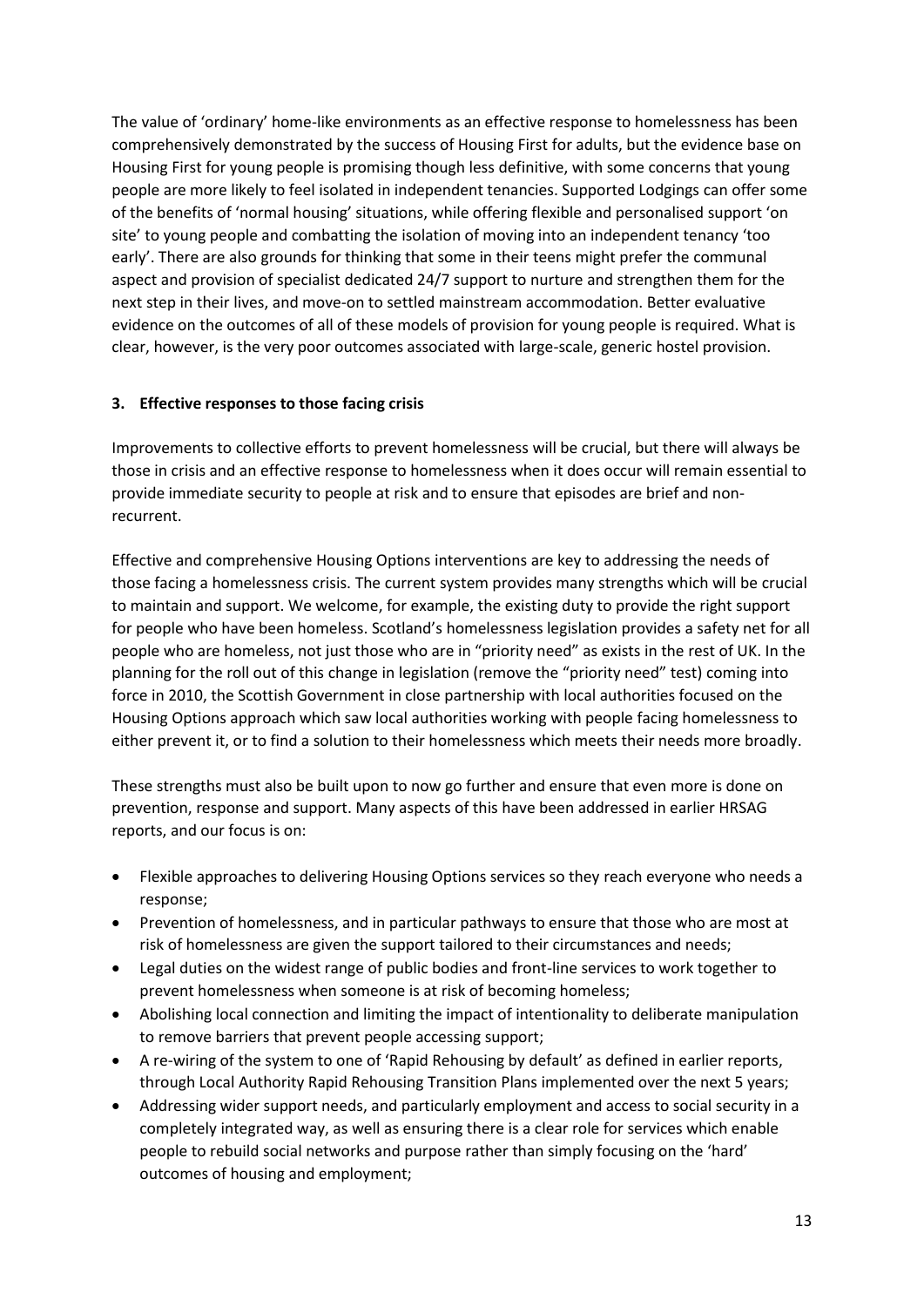Ensuring that, where it is required, temporary accommodation is part of a clear pathway to mainstream settled accommodation, as set out in the HRSAG report on Transforming the Use of Temporary Accommodation.

In order to hard-wire changes which ensure joined-up housing support and other aspects of homelessness support, we recommend that:

**Recommendation 12**: Across their full range of delegated responsibilities Health & Social Care Partnerships should work in an collaborative way with Local Authorities, Housing Associations and the Voluntary Sector to prevent and tackle homelessness. Local Rapid Rehousing Transition Plans as part of the Local Housing Strategies to be fully integrated into Health & Social Care Partnership strategic plans. These should be included in the Housing Contribution statement to ensure they are part of the planning framework.

**Recommendation 13:** The Code of Guidance to specify expectations in relation to tenancy sustainment, including early intervention, to be addressed by landlords in all sectors, and how this is to be regulated. Social housing providers to ensure services in place to support early intervention and sustainment, health & wellbeing, good quality housing management and specialist support providers for people with more complex needs.

The recommendations here add to those set out previously.

#### **4.1 Housing & housing services**

**.** 

Change of the scale being suggested through the HRSAG recommendations will have a significant impact on the current system. It will be important to ensure that in seeking transformational change to bring about an end to homelessness, these recommendations do not have unintended adverse consequences. Allocations policies for social housing should ensure that homelessness is not the main way to be allocated social housing, while recognising that appropriate levels of reasonable preference should reflect the urgency of need. This is not a recommendation to reintroduce the concept of Priority Need as abolished by legislation in 2012, but is a recognition that housing allocations can be the last line between a household being homeless and not being homeless and this needs to be prioritised.

The recent report from Heriot Watt University, 'Temporary Accommodation in Scotland: Interim Report<sup>'7</sup> identifies a differential contribution of Housing Associations to accommodating homeless households (not least, but not limited to, stock transfer authorities) which indicates a need to increase the overall level of lets to homeless households. We recommend that:

**Recommendation 14:** Housing stock transfer local authority areas should have a dedicated local structure that liaises independently between local authorities (with the statutory duty to accommodate) and Registered Social Landlords (as housing providers).

To support the ongoing improvement and development of the Housing Options model, and to build on previous recommendations to revise the Code of Guidance, it is further recommended that:

<sup>7</sup> <https://researchportal.hw.ac.uk/en/publications/temporary-accommodation-in-scotland-interim-report>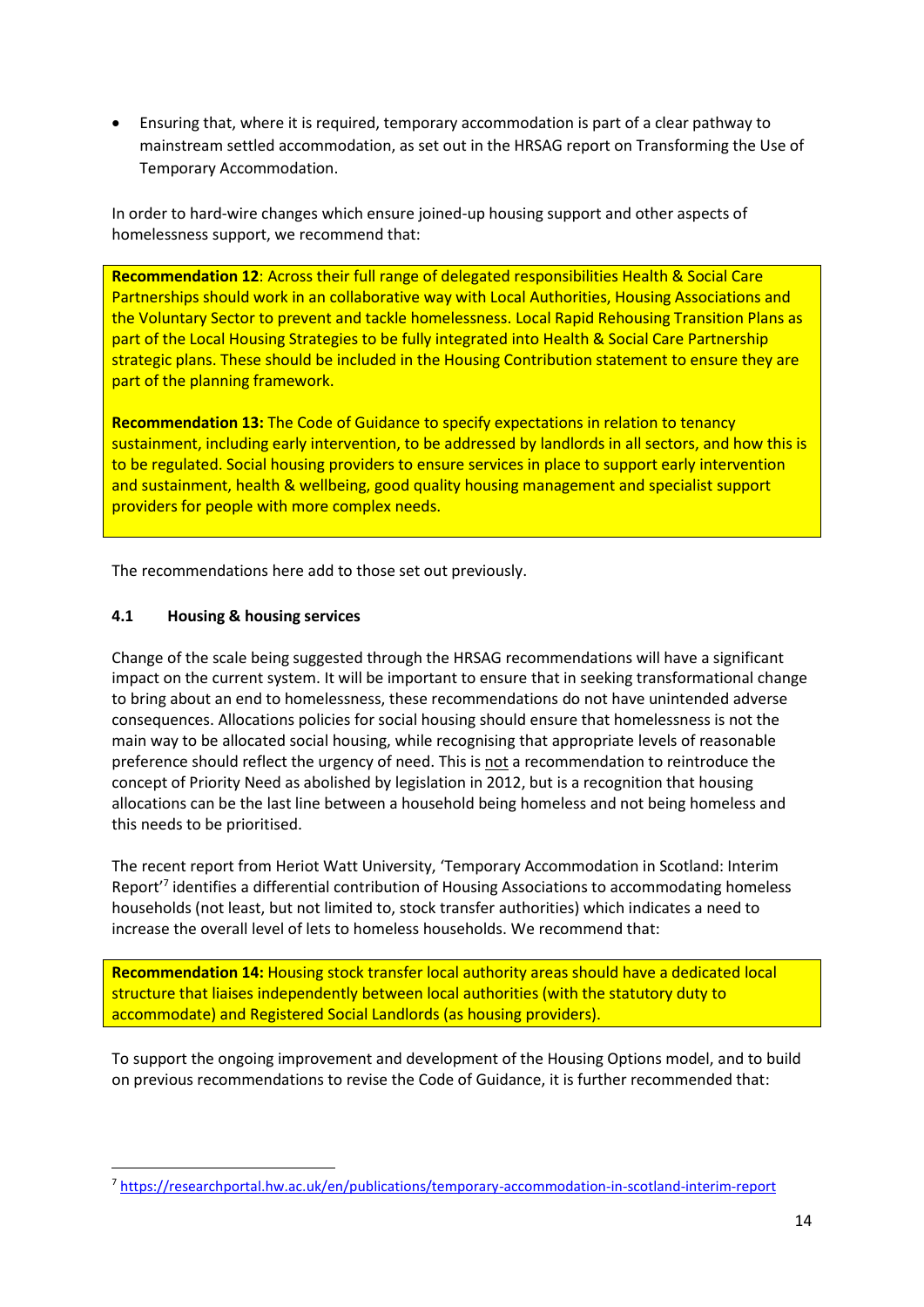**Recommendation 15:** there be a consultation on the inclusion of a new Code of Practice addendum, giving the Code of Practice a clear legal basis, alongside the current status of the Code of Guidance. This will enable staff to understand exactly what is required from them and therefore empower them to challenge if they are being asked in ways that cut across the legal position.

There are several recommendations relating to the Strategic Housing Investment Plans (SHIP) and the Housing Need and Demand Assessments (HNDA). It is important and helpful that concealed households and overcrowded houses are included in the chronic housing need measure of HNDAs, and that analysis of 'stock pressures' includes size/type/tenure of new build completions.

Building on this, we recommend that:

**Recommendation 16**: In the current review of HNDA guidance it would be helpful to also consider:-

- The analysis of time spent in temporary accommodation and lets to different types and sizes of households
- People with whom contact is lost or are otherwise not calculated in Temporary Accommodation estimates, but are part of the existing need
- Including more detail in the guidance to improve the analysis provided to capture the local evidence for homelessness, those in temporary accommodation and those with complex needs

**Recommendation 17**: Rapid Rehousing Transition Plans should be seen as an integral part of the SHIP, and should be annually reviewed as part of the SHIP process.

**Recommendation 18**: The Scottish Government and Scottish Housing Regulator should review current approaches to data collection from local authorities on housing association's completions and lettings relative to housing need.

In addition, a number of actions can be taken to reinforce the Rapid Rehousing agenda. We recommend:

**Recommendation 19:** Use the upcoming review of the Local Housing Strategy guidance and the Scottish Government Practice Guidance on Allocations and Suspensions, due to be published in the Autumn, to support and reinforce the Rapid Rehousing agenda.

**Recommendation 20:** Local Authorities should review their nomination/referral policies, set rehousing targets and closely monitor performance against those targets.

**Recommendation 21:** The Scottish Housing Regulator should increase its focus on the Access to Housing Standard of the Scottish Social Housing Standard to assess how all landlords are performing on these standards in relation to enabling access to homeless households.

Change of the scale being suggested through the HRSAG recommendations will have a significant impact on the current system. The importance of supporting the workforce cannot be underestimated as we collectively seek transformation. Protection, support and improved working conditions for frontline staff in particular will be crucial. People will always be at the heart of change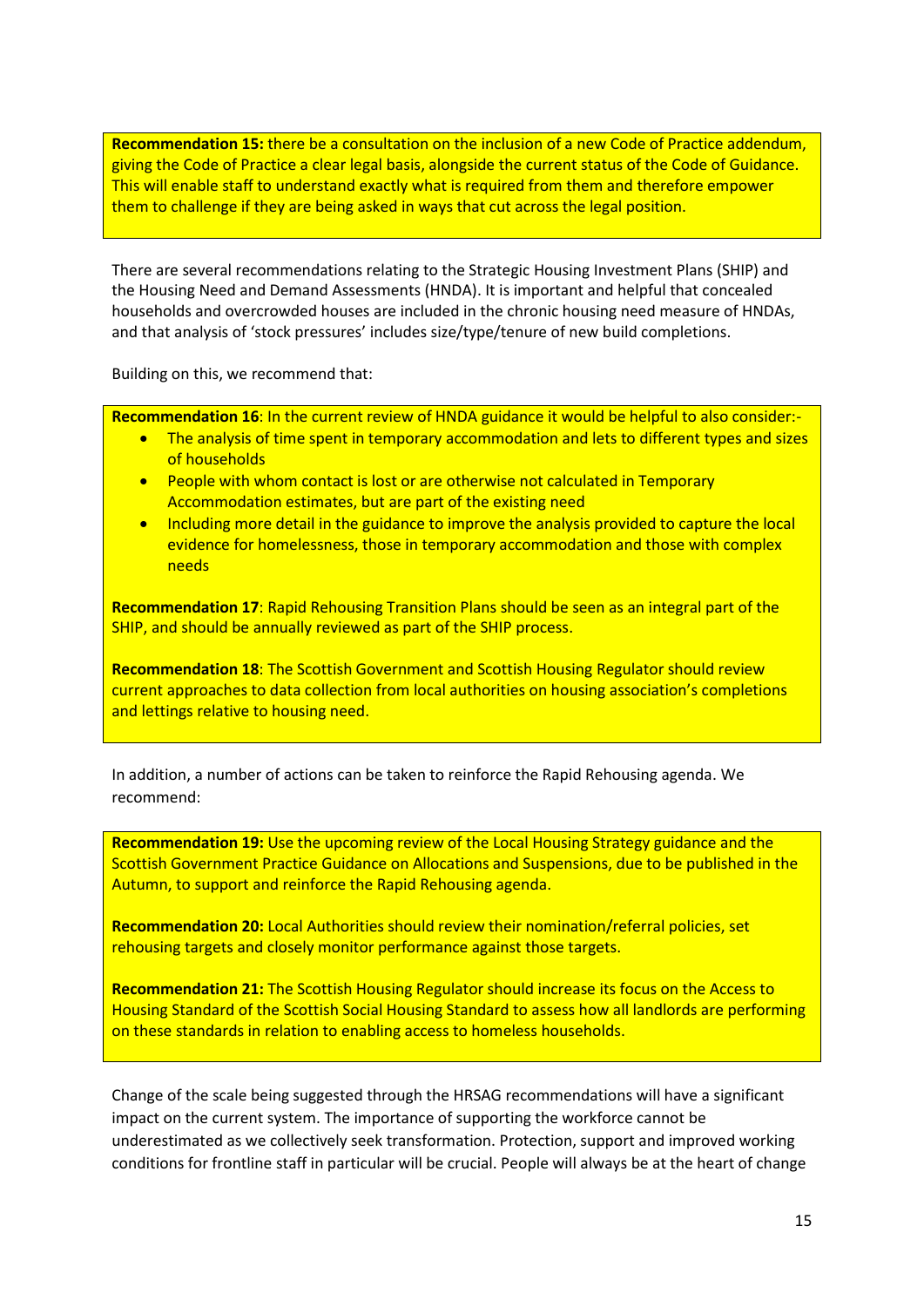and improvement, and we need to ensure that the system is one which collectively invests in them. The empowerment of frontline staff in the actions taken following our recommendations over winter 2017-18 and the success it brought highlighted the impact frontline staff can have.

As such we recommend:

**Recommendation 22:** Scottish Government should work with partners to determine the actions needed to support frontline staff as they carry out their work, including in the design of systems, procedures and policies.

## **4.2 Housing sustainment**

Preventing people from becoming homeless is clearly a priority, and there is a particular opportunity to achieve this with tenants of social landlords. As specific interventions we recommend:

**Recommendation 23**: Social Landlords, both housing associations and local authorities, to use all opportunities to support housing sustainment:

- **•** Ensuring there is ongoing support for all tenants re-housed after homelessness, to ensure that appropriate preventative action is taken at the earliest signs of difficulties, such as anti-social behaviour or rent arrears, to deliver a focussed approach on prevention through tenancy sustainment
- **•** Initiatives to address the issues of loneliness and social isolation
- All social landlords to have clear policies on domestic abuse, and ensuring that experience of abuse or violence does not lead to someone losing their tenancy – for example, arrangements should be put in place so that tenancies can transfer seamlessly to the person who has experienced abuse, and reciprocal arrangements should be put in place to ensure people who experience domestic abuse can move to a safer place and have continuity of tenancy
- Preventing evictions through more effective management of rent arrears, including early intervention such as financial heath-check for new and other vulnerable tenants
- Reviewing the Regulatory Framework around rent arrears in relation to social landlords, and reviewing pre-action protocols so that evicting into homelessness is avoided

This builds on the following recommendations made in the HRSAG report, 'Transforming the Use of Temporary Accommodation':

#### **Support and enable people to maintain tenancies**

- Support for households in groups known to be particularly at risk of homelessness, through ongoing support to sustain tenancies, especially at times of potential rent arrears or at times of relationship breakdown. This includes taking steps to ensure victims of domestic abuse are able to maintain their tenancy if this is their choice;
- Maintaining tenancies for people who are going to be absent from the property while in prison (particularly those on short-term remand) or in a hospital or other health institution. Much of this can be reinforced in a legislative prevention duty for public providers of housing and housing associations;
- Tenancy sustainment schemes tailored to the Private Rented Sector, such as the scheme previously run by the UK Government's Department for Communities and Local Government (DCLG) known as the Private Rented Sector Access Development Scheme, which supports local 'Help to Rent' schemes to support homeless people and landlords and rent deposit bond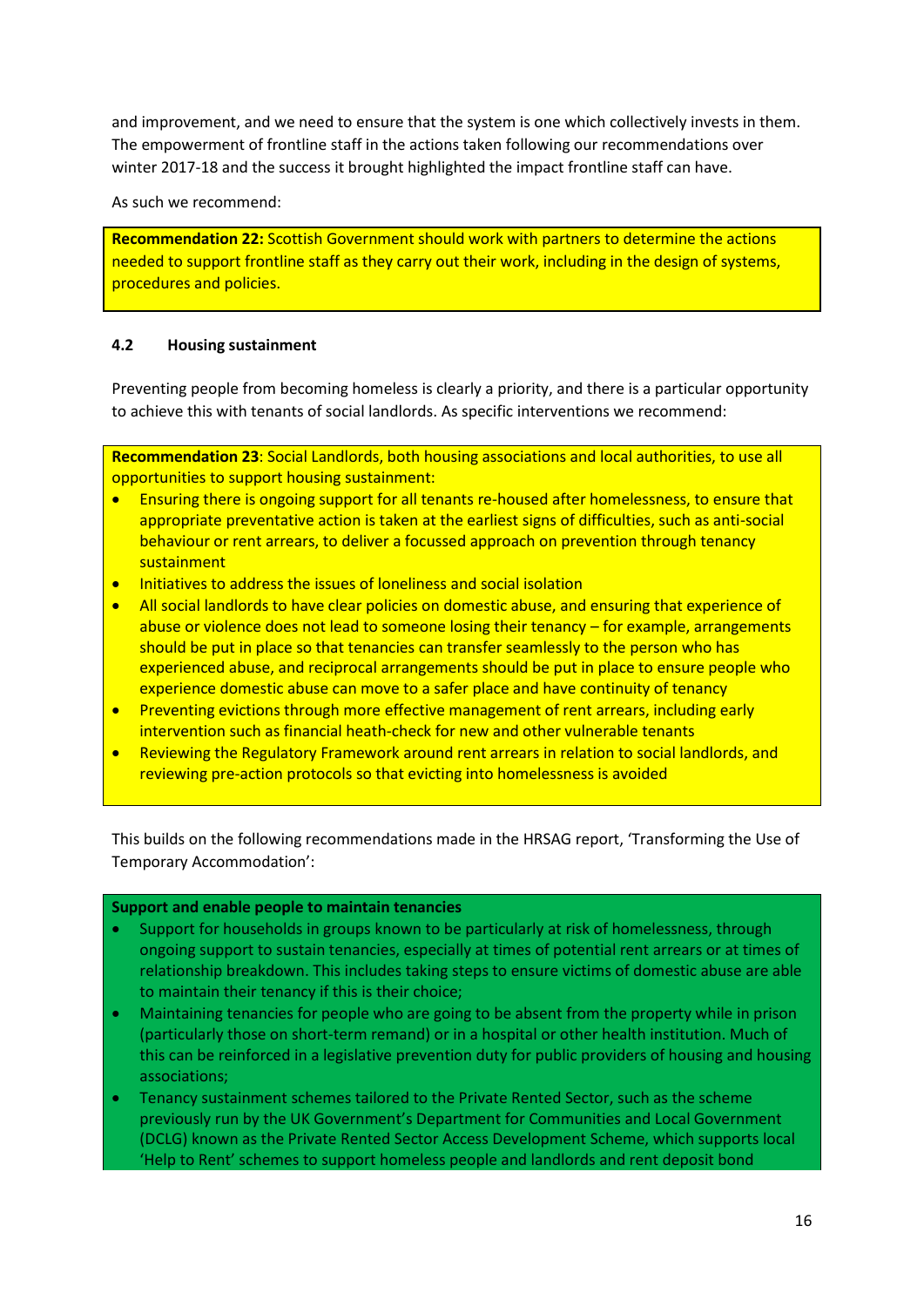schemes. Local Authorities have a duty to provide a rent deposit scheme within their area, but steps need to be taken to ensure these are fully accessible and comprehensive.

#### **Employment & homelessness**

A fundamental element of moving out of homelessness for many people is employability and employment. The HRSAG recommends improved integration of employment and housing support. This needs to be hard-wired into systems and structures to ensure it is available wherever needed.

In particular, the HRSAG makes the following recommendations:

**Recommendation 24**: At the Local Authority level, Local Housing Strategies to address how employability, equalities and digital and financial inclusion support will be provided for people who are at risk of homelessness as part of the Housing Options service. At the individual level, ensure these issues are addressed as part of Personal Housing Plans developed with Housing Options. These elements should be included in the recommended Code of Practice.

**Recommendation 25**: Housing Options teams (including Housing staff from RSLs and Local Authority staff) and Job Centre Plus teams to work in partnership to ensure that employability, employment and housing support is provided in a joined-up way. Specific interventions such as mentoring or coaching to be provided for young people at risk of homelessness.

The following recommendations, already set out in the Welfare Reform section, are also important here:

- There should be Housing/Homelessness specialists in Job Centre Plus with funding available for these posts to be made available to existing advice providers rather than directed by the Department for Work & Pensions (DWP). Work Capability Assessment to include homelessness as a 'supplementary descriptor'
- DWP to assess the likely impact of a benefit or social security sanction before issuing and sanctions should not be issued unless the DWP can satisfy itself that it will not cause homelessness

These HRSAG recommendations are consistent with proposals in other reports and initiatives.

The 'No One Left Behind - Next Steps for the Integration and Alignment of Employability Support in Scotland' sets out how the Scottish Government intends to create a fairer labour market, including developing an employability system that provides more effective and consistent support to those who are further removed from the labour market ensuring no one is left behind. There are 13 actions in this report including the following which relate specifically to housing, but all are relevant to the HRSAG's work on ending homelessness:

| <b>Housing</b>                                                                                                                                                                                                                               |                |
|----------------------------------------------------------------------------------------------------------------------------------------------------------------------------------------------------------------------------------------------|----------------|
| Support the development of a Housing Options Toolkit on employability for local authority<br>and registered social landlord frontline staff management and delivery of housing options<br>to signpost more people to employability services. | March<br>2019  |
| Work with homeless organisations to increase the focus of employability within homeless<br>organisations and identify referral routes to direct people to local and national<br>employability support.                                       | August<br>2019 |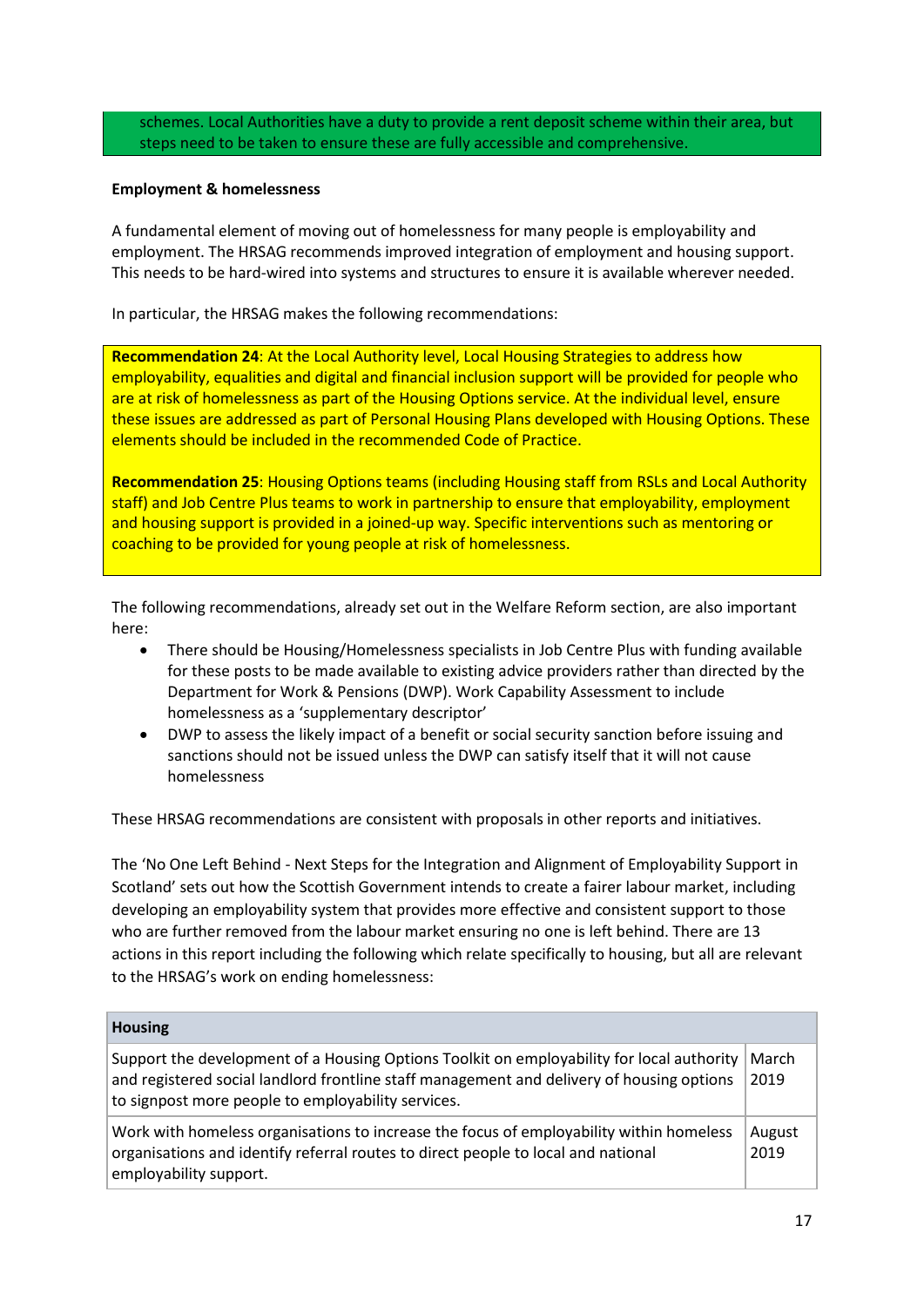The Scottish Government needs to ensure the implementation plan for HRSAG recommendations, and the action plan for 'No One Left Behind' are clearly joined-up.

The Joseph Rowntree Foundation report, 'UK Poverty: Causes, Costs & Solutions' sets out some approaches and recommendations in relation to youth homelessness and employment-focused services, which should be reviewed and potentially adopted:

"*Aligning and integrating youth homelessness and employment-focused services is seen as increasingly important by practitioners in the field. Youth homelessness providers endorse tailoring these to young people's strengths and interests to engage them in learning, training and employment opportunities (an 'asset-based' approach). This requires the development of closer partnerships with local employers and the provision of both pre-and in-work support. The available evidence indicates that job coaching – an approach that has features in common with the Individual Placement and Support (IPS) – is positively associated with gaining and sustaining employment, particularly among young people. JRF recommends that service providers working with vulnerable young people build partnerships with local employers to promote access to supported opportunities in workplaces.* 

*The Individual Placement and Support (IPS) model of supported employment for people with severe mental health conditions bears a striking resemblance to the ethos of Housing First. JRF recommends that the UK Government and devolved administrations invest in national IPS programmes for people with severe and enduring mental health conditions to help them to gain and sustain employment. Also, that the devolved administrations and local authorities develop programmes similar to IPS for other complex needs groups, including those with chronic homelessness, substance misuse, or offending backgrounds." <sup>8</sup>*

## **5. Wider societal and government approach to homelessness**

Many of the recommendations made by the HRSAG require a concerted cross-government approach to tackling and ending homelessness. It will also require a commitment that transcends the political and parliamentary cycle, so also needs a cross-party commitment. This final set of recommendations builds on those recommendations.

## **5.1 Stigma & attitudes to homelessness**

**.** 

**Recommendation 26**: Scottish Government should launch, commission or be a partner in a public awareness campaign designed to tackle negative attitudes / stigma about homelessness and homeless people.

This could helpfully build on the work of organisations such as Street Soccer working to highlight poverty and social isolation as causes of homelessness and promoting the building of social connections as an important mechanism to tackle homelessness. This should also draw on the Frameworks Institute work for Crisis UK which recommends interventions to build positive public discourse most likely to achieve positive change. The Frameworks Institute research involved more

<sup>8</sup> <https://www.jrf.org.uk/report/uk-poverty-causes-costs-and-solutions>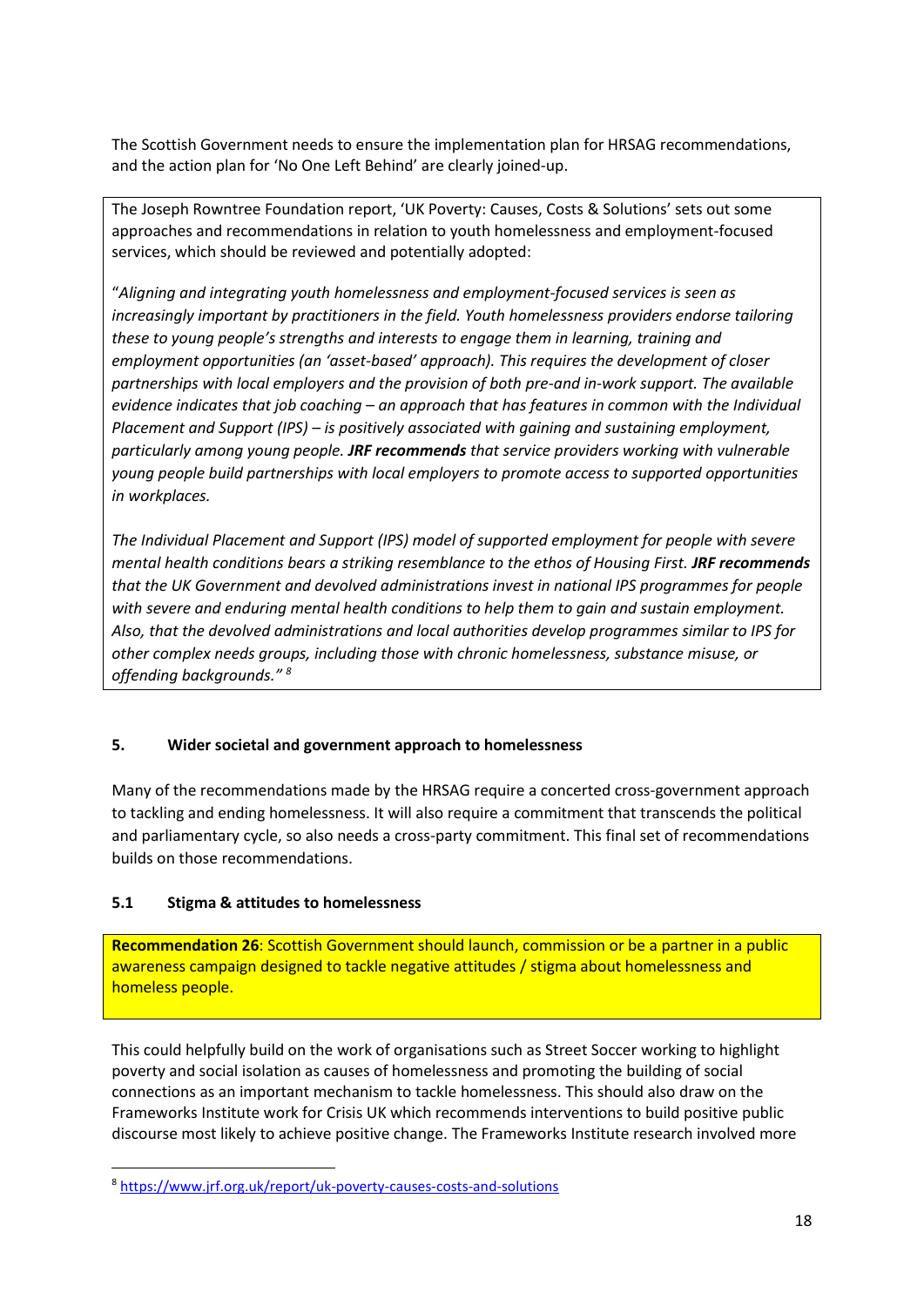than 10,000 members of the public across the UK, and has the following over-arching recommendations:

- *"Remind people of our shared moral status as human beings and members of society. Highlighting what we share prevents people from distancing themselves from--or "othering"- people who are experiencing or have experienced homelessness.*
- *Describe the lived experience of homelessness. Communicating what homelessness and housing insecurity is like--and feels like--gives people a visceral understanding of homelessness that generates concern, not pity.*
- *Tell a "systems story." Instead of framing homelessness as a problem that affects individuals, emphasize its systemic causes and consequences. Doing so helps the public understand and support systemic solutions to homelessness, such as policies to pay workers living wages and incentivize the creation of affordable housing units." 9*

## **5.2 Cross-government action**

In addition to previous recommendations on 'Ending Rough Sleeping' and 'Transforming the Use of Temporary Accommodation', as well as in this report, the HRSAG recommends two key ways to ensure there is a fully joined-up approach:

**Recommendation 27**: The Fairer Scotland Duty places a legal responsibility on particular public bodies in Scotland to actively consider ('pay due regard to') how they can reduce inequalities of outcome caused by socioeconomic disadvantage when making strategic decisions. Guidance already makes specific reference to homelessness, and prevention of homelessness should be considered as a key part of the implementation phase.

**Recommendation 28**: Homelessness must be seen as a public health priority, with all areas of Government prioritising it as such. In particular this must be considered by the wider public sector, the third sector and community partners to support work to improve the health of the population, in line with the Public Health Priorities.

The link to health is highlighted as the impact of homelessness on health is considerable. In any other area of work, an average age of death of 43 would be considered a national scandal<sup>10</sup>. As would any group that is 17 times more likely to be violently attacked, or 9 times more likely to commit suicide. This is the case with people experiencing rough sleeping and needs therefore to be considered a Public Health priority<sup>11</sup>.

The Scottish Government's recently published Public Health Priorities<sup>12</sup> set out the importance of place, home and community in ensuring that everyone in Scotland is as healthy as they can be. It also states that *"everyone should have access to an affordable, safe and warm home"*. The Scottish Government, in partnership with COSLA, local authorities and health bodies should work together to ensure that this vision becomes a reality. The link to poverty is clear. Childhood poverty is the

**.** 

<sup>&</sup>lt;sup>9</sup> [http://frameworksinstitute.org/assets/files/crisis\\_messagememo\\_2018\\_reframing\\_homelessness.pdf](http://frameworksinstitute.org/assets/files/crisis_messagememo_2018_reframing_homelessness.pdf) <sup>10</sup> [https://www.theguardian.com/society/2018/apr/11/deaths-of-uk-homeless-people-more-than-double-in-](https://www.theguardian.com/society/2018/apr/11/deaths-of-uk-homeless-people-more-than-double-in-five-years)

[five-years](https://www.theguardian.com/society/2018/apr/11/deaths-of-uk-homeless-people-more-than-double-in-five-years) [, https://www.crisis.org.uk/media/236799/crisis\\_homelessness\\_kills\\_es2012.pdf](https://www.crisis.org.uk/media/236799/crisis_homelessness_kills_es2012.pdf) , [https://www.crisis.org.uk/about-us/latest-news/new-research-reveals-the-scale-of-violence-against-rough-](https://www.crisis.org.uk/about-us/latest-news/new-research-reveals-the-scale-of-violence-against-rough-sleepers/)

[sleepers/](https://www.crisis.org.uk/about-us/latest-news/new-research-reveals-the-scale-of-violence-against-rough-sleepers/)

<sup>11</sup> [https://www.thelancet.com/journals/lancet/article/PIIS0140-6736\(17\)31959-1/fulltext](https://www.thelancet.com/journals/lancet/article/PIIS0140-6736(17)31959-1/fulltext)

<sup>12</sup> <http://www.gov.scot/Publications/2018/06/1393>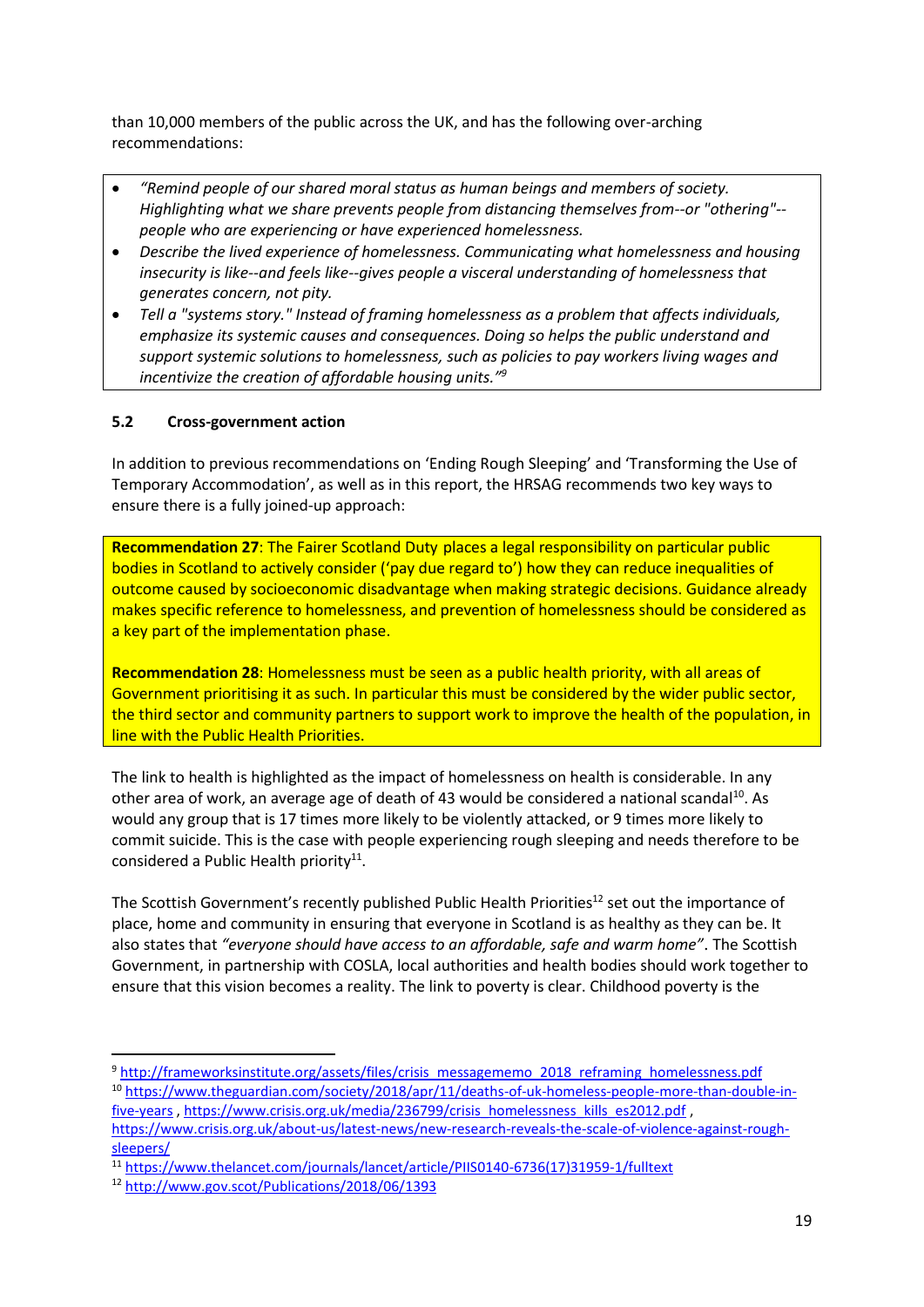biggest predictor of homelessness. The realities of destitution are the daily realities of many homeless people<sup>13</sup>. This needs to be addressed systemically and for good.

Finally, although the HRSAG has not made an assessment of the costs and economic benefits of tackling homelessness in the way we have recommended, we are clear there is a need for investment – in the housing supply, systems and culture transition, and service provision required to prevent and tackle homelessness. This is especially true in the context of oncoming changes to housing related benefits which may reduce the funding currently available. The Scottish Government will need to ensure there is the funding to back any changes that are made to end homelessness.

**Recommendation 29**: We recommend a full analysis of the costs and economic benefits is included in the Scottish Government's implementation plan for the recommendations made by HRSAG.

**.** 

<sup>13</sup> <https://www.jrf.org.uk/report/destitution-uk-2018>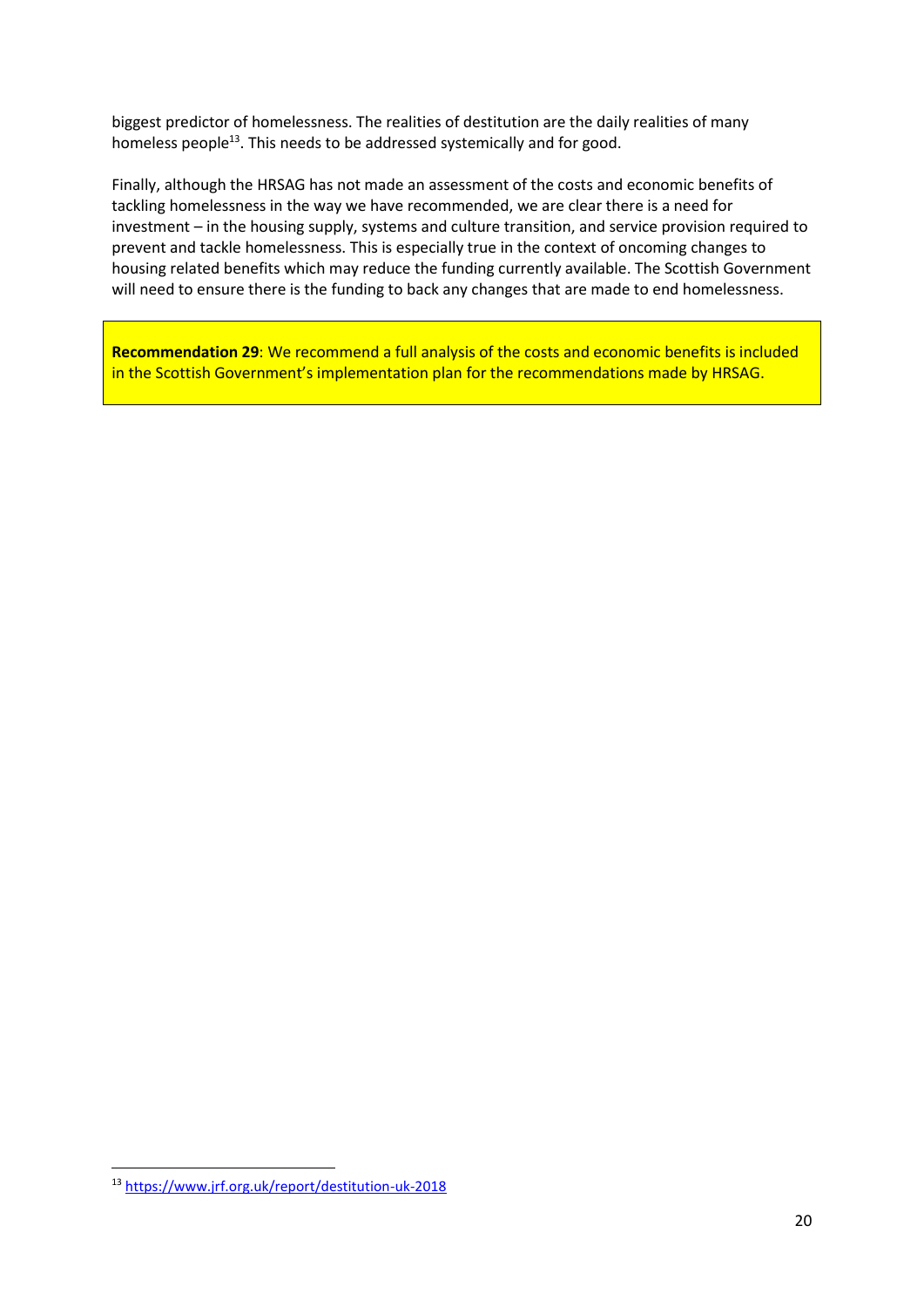## **Table of recommendations**

**Recommendation 1**: The Rapid Re-housing Transition Plans which are recommended by the HRSAG in relation to both ending rough sleeping and transforming the use of temporary accommodation must include an Equalities Impact Assessment which will cover all protected characteristics, and additionally assess impact according to 'socio-economic status'.

**Recommendation 2**: The Personal Housing Plans which are at the heart of the response to individuals at risk of homelessness will need to be sensitive to all forms of inequality, but especially need to consider 'financial hardship' as an additional aspect, so we are not inadvertently trying to resolve a housing and/or support need and at the same time pushing someone further into poverty or destitution.

**Recommendation 3**: to ensure the social security offer supports households to avoid homelessness and to exit homelessness as quickly as possible when it does occur. As key elements of this, we recommend Scottish Government examine the case and pursue changes for the following:

- The way Local Housing Allowance is calculated needs to be reformed, raised to the 30<sup>th</sup> percentile everywhere, as well as being uprated on a regular basis
- The overall Benefit Cap needs to be raised and the benefit freeze ended so that households are not forced into destitution – this is especially true for single people in younger age groups who are particularly vulnerable to homelessness and destitution as a group
- With the introduction of Universal Credit, deduction rates for advances, arrears, overpayments and all other third party deductions should be reduced; exemptions for the Shared Accommodation Rate need to be extended; and the 5-week waiting time needs to be removed as this creates arrears right from the start
- There should be independent Housing/Homelessness specialists in Job Centre Plus with funding available to be made available to existing advice providers rather than directed by the Department for Work & Pensions (DWP)
- Work Capability Assessment to include homelessness as a 'supplementary descriptor'.
- DWP to assess the likely impact of a benefit or social security sanction before issuing and sanctions should not be issued unless the DWP can satisfy itself that it will not cause homelessness

**Recommendation 4**: *Strengthened previous recommendation* Scottish Government, local authorities and Registered Social Landlords should continue to ensure an adequate affordable and social housing supply to tackle immediate needs, **including a commitment to continue investing at comparable levels in affordable social housing beyond the current programme to safeguard supply in the longer term.** This would be assisted by an agreed definition of affordable housing in the Scottish economic context and a long term view over the next 20 years, with cross party support for the commitment.

**Recommendation 5**: We recommend that other priorities on preventing migrant homelessness will need to include:

- Ensure that an assertive outreach model is available to provide personalised support, including the need for access to immigration and legal advice services and the need for employment support – recognising the need to operate within current rules on providing immigration and legal advice
- Reinstate entitlement to Housing Benefit or the housing element of Universal Credit for EEA nationals with 'jobseeker' status
- EEA nationals who are eligible for statutory homelessness assistance should have entitlement to benefits for six months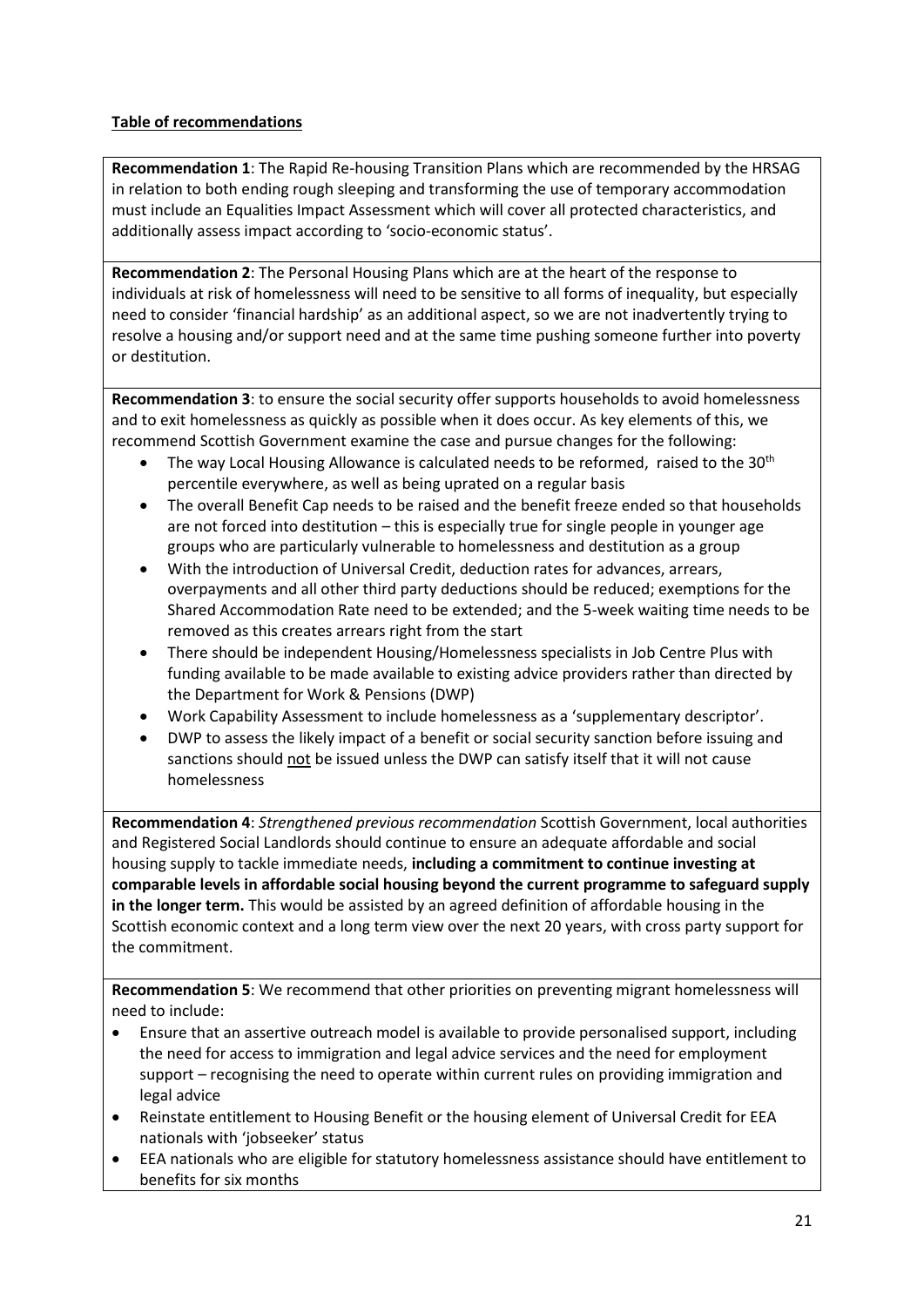- Extend the move on period for newly recognised refugees to 56 days
- Funding for short term emergency accommodation for destitute migrants who are not entitled to statutory homelessness assistance, and are currently rough sleeping or at a high and imminent risk of rough sleeping, provided alongside access to advocacy and immigration and legal advice.

**Recommendation 6:** *Strengthened previous recommendation* Ensure plans are always agreed – or agreed as quickly as possible – to prevent homelessness for the groups who are predictably at highest risk of rough sleeping **and homelessness**

Scottish Government (SG) and all public bodies should respond to evidence of which groups constitute the highest proportion of people resorting to rough sleeping – **and the highest proportion of people who become homeless** - to clearly articulate the pathways and interventions needed to prevent this outcome for particular groups. Evidence suggests this would include:

- People leaving public institutions such as prison, mental health services, armed forces;
- People with previous experience of public institutions such as prison, mental health services, armed forces;
- Groups with particular needs such as women who have experienced domestic violence, migrants, asylum seekers, refugees, people experiencing relationship breakdown, LGBT groups and people with experience of the care system or on leaving the care system;
- People who have experienced or are experiencing poverty and/or adverse childhood experiences; and
- Those facing potential eviction from the private rented sector, or the social rented sector including particular approaches on rent arrears.

Where this exists (e.g. SHORE standards for prisoners) SG and others should ensure that the pathways are implemented; and where this does not yet exist for key groups as above, SG and others should ensure pathways are developed and implemented.

**Recommendation 7**: Scottish Government and Local Government to ensure the consistent application of the Staying Put provision for care leavers and effective implementation of the Scottish Government Missing Persons' Framework as key interventions in preventing youth homelessness.

**Recommendation 8**: At a local level, there is helpfully a duty on local authorities and health boards to demonstrate action to tackle child poverty. Local authorities, health boards and their Community Planning Partners should recognise child poverty as a primary driver of homelessness and demonstrate action to tackle child poverty in Local Child Poverty Action Reports as required through the Child Poverty (Scotland) Act 2017, as well as in Local Outcome Improvement Plans and Children's Services Planning.

This would be expected to include:

- Education and health as key public services are well placed to identify and offer help when there are early warning signs of homelessness
- Introducing homelessness and housing as a component of GIRFEC training
- Ensuring that all aspects of the housing system, from planning and building supply to nominations and allocations policies place GIRFEC at the heart of decision-making
- The provision of whole-family asset-based supportive interventions to help struggling families

**Recommendation 9:** Where children are homeless, a wellbeing assessment should be undertaken in relation to each child in the household to ensure any additional learning or social support is put in place through schools (subject to addressing how consent can be given for this in a way that doesn't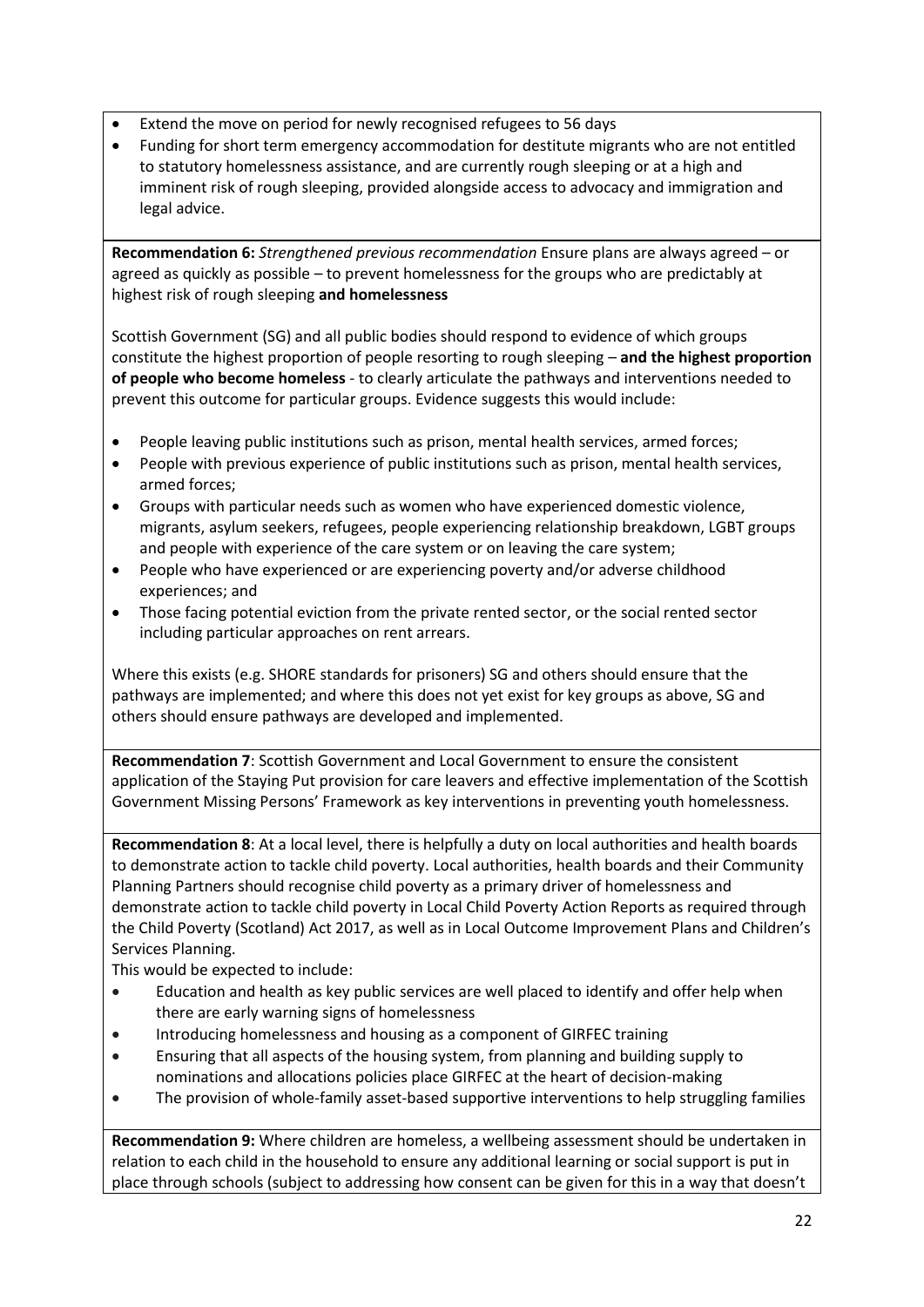stigmatise or impact negatively on the child). This assessment should also be considered when making allocations of temporary and permanent accommodation.

**Recommendation 10:** Rapid Rehousing Transition Plans, as recommended by HRSAG in their report on ending rough sleeping<sup>14</sup> and Local Housing Strategies should include the planning and development of pathways and a range of affordable housing options and associated supports for young people, including enabling sharing and community hosting options (e.g. supported lodgings).

**Recommendation 11**: In considering the protected characteristic of age, Equality Impact Assessments of Rapid Rehousing Transition Plans must ensure that the needs of young people are adequately addressed.

**Recommendation 12**: Across their full range of delegated responsibilities Health & Social Care Partnerships should work in an collaborative way with Local Authorities, Housing Associations and the Voluntary Sector to prevent and tackle homelessness. Local Rapid Rehousing Transition Plans as part of the Local Housing Strategies to be fully integrated into Health & Social Care Partnership strategic plans. These should be included in the Housing Contribution statement to ensure they are part of the planning framework.

**Recommendation 13:** The Code of Guidance to specify expectations in relation to tenancy sustainment, including early intervention, to be addressed by landlords in all sectors, and how this is to be regulated. Social housing providers to ensure services in place to support early intervention and sustainment, health & wellbeing, good quality housing management and specialist support providers for people with more complex needs.

**Recommendation 14:** Housing stock transfer local authority areas should have a dedicated local structure that liaises independently between local authorities (with the statutory duty to accommodate) and Registered Social Landlords (as housing providers).

**Recommendation 15:** there be a consultation on the inclusion of a new Code of Practice addendum, giving the Code of Practice a clear legal basis, alongside the current status of the Code of Guidance. This will enable staff to understand exactly what is required from them and therefore empower them to challenge if they are being asked in ways that cut across the legal position.

**Recommendation 16**: In the current review of HNDA guidance it would be helpful to also consider:-

- The analysis of time spent in temporary accommodation and lets to different types and sizes of households
- People with whom contact is lost or are otherwise not calculated in Temporary Accommodation estimates, but are part of the existing need
- Including more detail in the guidance to improve the analysis provided to capture the local evidence for homelessness, those in temporary accommodation and those with complex needs

**Recommendation 17**: Rapid Rehousing Transition Plans should be seen as an integral part of the SHIP, and should be annually reviewed as part of the SHIP process.

**.** 

<sup>14</sup> [https://beta.gov.scot/publications/ending-rough-sleeping-in-scotland-interim-report/HARSAG%20-](https://beta.gov.scot/publications/ending-rough-sleeping-in-scotland-interim-report/HARSAG%20-%20Q2%20recommendations%20-%20How%20to%20end%20Rough%20Sleeping%20-%20Report%20FINAL%20-%20PUBLISHED%207%20MARCH%202018.pdf?inline=true) [%20Q2%20recommendations%20-%20How%20to%20end%20Rough%20Sleeping%20-](https://beta.gov.scot/publications/ending-rough-sleeping-in-scotland-interim-report/HARSAG%20-%20Q2%20recommendations%20-%20How%20to%20end%20Rough%20Sleeping%20-%20Report%20FINAL%20-%20PUBLISHED%207%20MARCH%202018.pdf?inline=true) [%20Report%20FINAL%20-%20PUBLISHED%207%20MARCH%202018.pdf?inline=true](https://beta.gov.scot/publications/ending-rough-sleeping-in-scotland-interim-report/HARSAG%20-%20Q2%20recommendations%20-%20How%20to%20end%20Rough%20Sleeping%20-%20Report%20FINAL%20-%20PUBLISHED%207%20MARCH%202018.pdf?inline=true)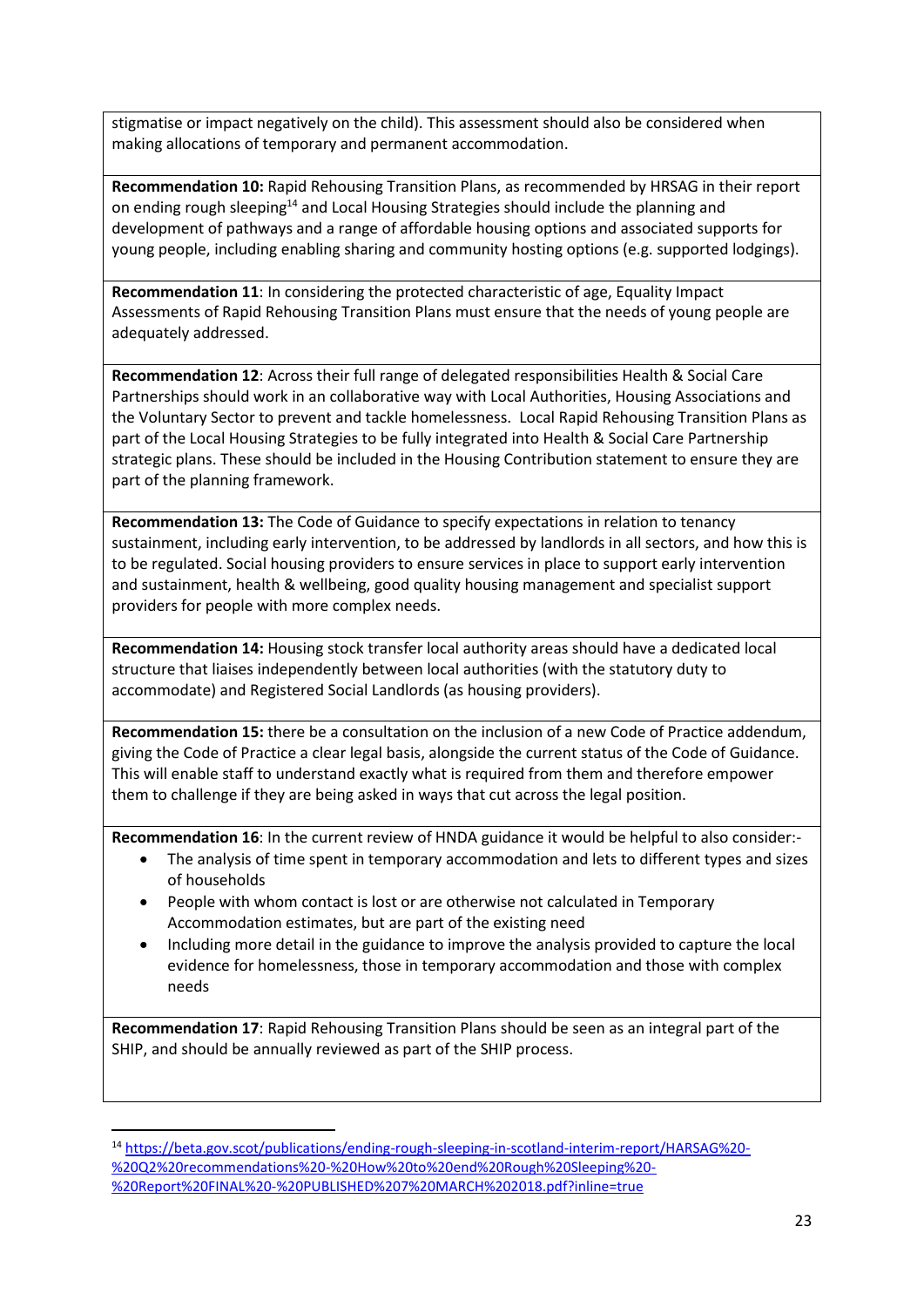**Recommendation 18**: The Scottish Government and Scottish Housing Regulator should review current approaches to data collection from local authorities on housing association's completions and lettings relative to housing need

**Recommendation 19:** Use the upcoming review of the Local Housing Strategy guidance and the Scottish Government Practice Guidance on Allocations and Suspensions, due to be published in the Autumn, to support and reinforce the Rapid Rehousing agenda.

**Recommendation 20:** Local Authorities should review their nomination/referral policies, set rehousing targets and closely monitor performance against those targets.

**Recommendation 21:** The Scottish Housing Regulator should increase its focus on the Access to Housing Standard of the Scottish Social Housing Standard to assess how all landlords are performing on these standards in relation to enabling access to homeless households.

**Recommendation 22:** Scottish Government should work with partners to determine the actions needed to support frontline staff as they carry out their work, including in the design of systems, procedures and policies.

**Recommendation 23**: Social Landlords, both housing associations and local authorities, to use all opportunities to support housing sustainment:

- Ensuring there is ongoing support for all tenants re-housed after homelessness, to ensure that appropriate preventative action is taken at the earliest signs of difficulties, such as anti-social behaviour or rent arrears, to deliver a focussed approach on prevention through tenancy sustainment
- Initiatives to address the issues of loneliness and social isolation
- All social landlords to have clear policies on domestic abuse, and ensuring that experience of abuse or violence does not lead to someone losing their tenancy – for example, arrangements should be put in place so that tenancies can transfer seamlessly to the person who has experienced abuse, and reciprocal arrangements should be put in place to ensure people who experience domestic abuse can move to a safer place and have continuity of tenancy
- Preventing evictions through more effective management of rent arrears, including early intervention such as financial heath-check for new and other vulnerable tenants
- Reviewing the Regulatory Framework around rent arrears in relation to social landlords, and reviewing pre-action protocols so that evicting into homelessness is avoided

**Recommendation 24**: At the Local Authority level, Local Housing Strategies to address how employability, equalities and digital and financial inclusion support will be provided for people who are at risk of homelessness as part of the Housing Options service. At the individual level, ensure these issues are addressed as part of Personal Housing Plans developed with Housing Options. These elements should be included in the recommended Code of Practice.

**Recommendation 25**: Housing Options teams (including Housing staff from RSLs and Local Authority staff) and Job Centre Plus teams to work in partnership to ensure that employability, employment and housing support is provided in a joined-up way. Specific interventions such as mentoring or coaching to be provided for young people at risk of homelessness.

**Recommendation 26**: Scottish Government should launch, commission or be a partner in a public awareness campaign designed to tackle negative attitudes / stigma about homelessness and homeless people.